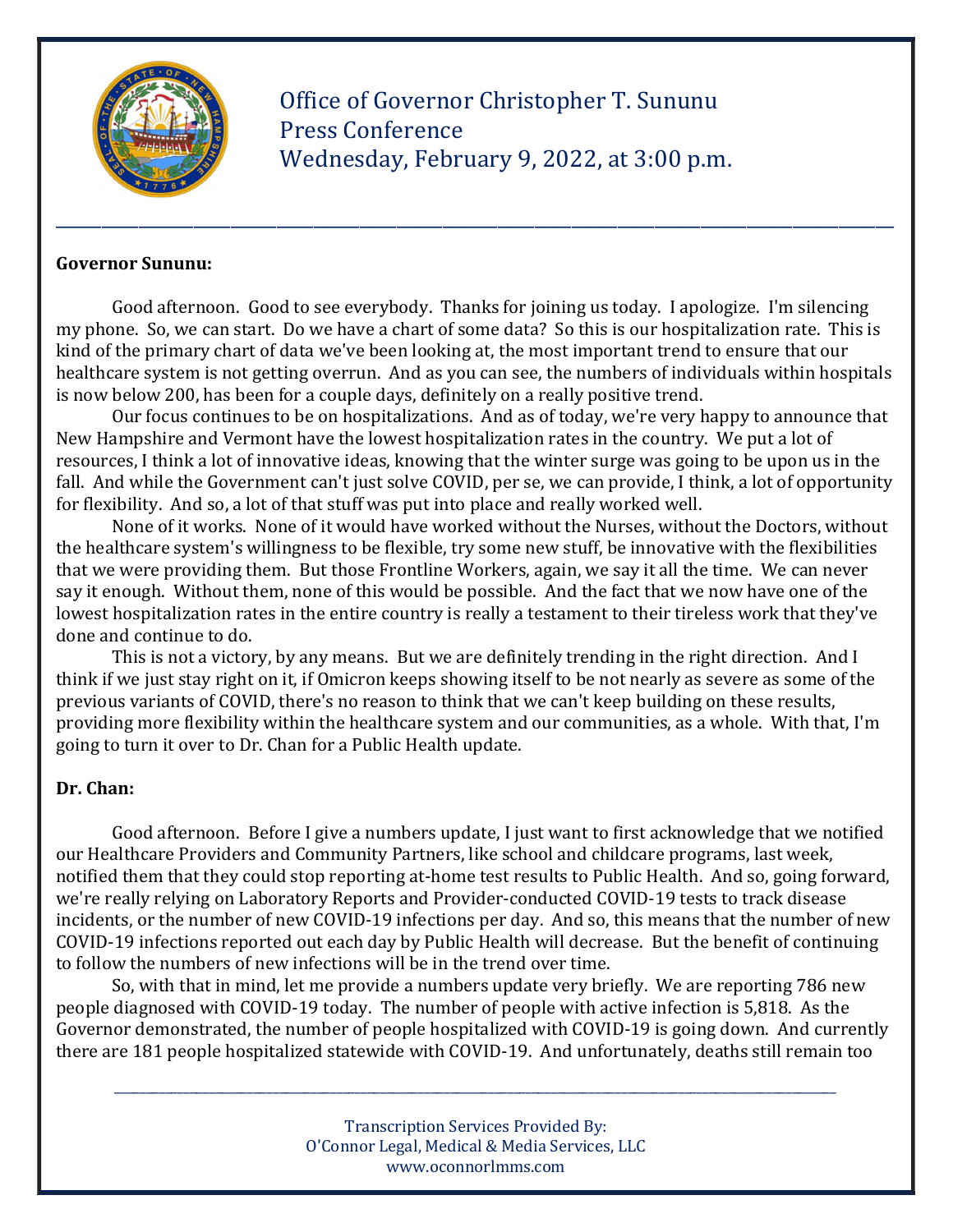high. Any death is potentially preventable. And we are reporting 14 new COVID-19-related deaths today, bringing the total number of people that have died from COVID-19 during this pandemic to 2,284. Only one of these new people that have died from COVID-19 is in a long-term care facility. And if you look at the numbers over the last week, we have reported out 49 total new COVID-19 deaths in the last seven days. And so, we're averaging about seven new COVID-19 deaths identified each day and reported out by Public Health. With that, I will turn things back over to the Governor. Thank you.

### Governor Sununu:

 Great; well, thank you, Dr. Chan. A couple things, and then we can open up for questions. First, we've gotten a lot of questions in the past day-or-two over some news that we've seen across the country, specifically around States, specifically what the media likes to call the blue States, if you will, dropping Mask Mandates in their States. I think today New York and Illinois announced their plans to drop their statewide Mask Mandates, with more States clearly looking to follow.

 For nearly a year now, New Hampshire has not had a statewide Mask Mandate. Ever since the vaccine became widely available last year, our message truly has been that the vaccine and the booster are the best way out of the pandemic. A mask is one of the many tools that can be effective, of course, in reducing community spread. But it not an end-all/be-all. And specifically around schools, and, again, State has not had any sort of statewide Mask Mandate for schools in place. We always allow that local control to prevail, given that every School District and every community is a little bit different.

 COVID is likely not going away. We know that. But, we are here with it for some time. But we do have to learn to learn with it and kind of move on with our lives in many ways. And New Hampshire, I think, has really led the country in a lot of ways in terms of providing that flexibility while still staying right on top of the mitigation measures to best reduce and minimize community spread, as well as allowing some opportunities in our healthcare system to remain flexible.

 Also, last week, we did announce that every liquor store, we were going to be selling home COVID tests in our liquor stores. The first two rounds of our home-test program where you could click and get them for free were incredibly successful. The Federal Program has now started for that. Some folks are getting them. A lot of folks are still waiting to get their tests delivered.

 Our third round of making home tests available in the form of retail opportunity is now well underway. We've already sold 5,000 kits in our liquor stores. And it's really to fill that gap, if you can't find one in a CVS or Target, or Walmart, whatever it might be, in a pinch. Know that you can; we do have our 70-plus retail outlets across the State in our liquor stores that are selling those tests. And so, those are available today.

 We encourage folks to take advantage of that, if they don't have any of the free ones that we had put out in the first two rounds of our home-testing program. And so, we just want to really encourage folks to know that they are out there. If you're in a need, the liquor stores are up-and-selling them. We bought a million of them and we've already sold thousands. So, whatever they might need, not have available.

 If they're waiting for the Federal Program to deliver their tests -- that's taking a lot longer, I think, than the Federal Government had originally anticipated -- but they needed tests in a pinch, it's best not to wait and either use one of the free ones that was previously provided, or you can pick one up at our liquor stores, if they're not available in other retail locations. I guess, with that, we can open it up for questions.

\_\_\_\_\_\_\_\_\_\_\_\_\_\_\_\_\_\_\_\_\_\_\_\_\_\_\_\_\_\_\_\_\_\_\_\_\_\_\_\_\_\_\_\_\_\_\_\_\_\_\_\_\_\_\_\_\_\_\_\_\_\_\_\_\_\_\_\_\_\_\_\_\_\_\_\_\_\_\_\_\_\_\_\_\_\_\_\_\_\_\_\_\_\_\_\_\_\_\_\_\_\_\_\_\_\_\_\_\_\_\_\_\_\_\_\_\_\_\_\_\_\_\_\_\_\_\_\_\_\_\_\_ Page 2 of 22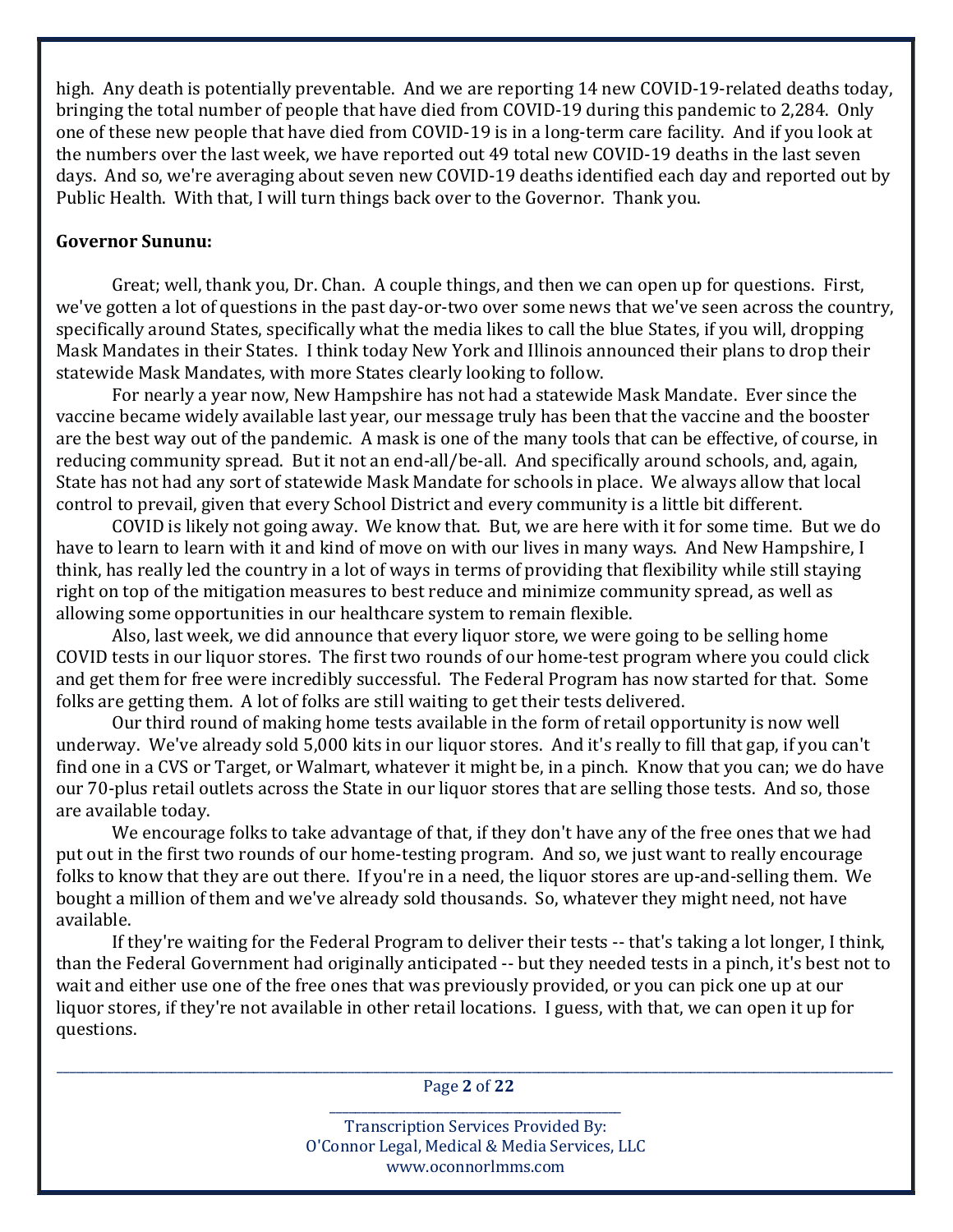#### Q&A Session

Governor, with those tests at the liquor stores, given the plummeting numbers right now, presumably demand's going to go down. With all those tests, do they expire? And what happens if they do start to reach their shelf life?

#### Governor Sununu:

 Good question; I think they're good for a while. Do you know what the expiration -- so they're good for at least six months. I think, even as COVID dissipates a little bit as we hit the spring, which we anticipated and fortunately it is doing, I think there'll still be a lot of testing demands out there is my guess. And so, folks will still have the ability to take advantage. But they are good for at least six months. So at least through hopefully between now and the end of summer, we will have that opportunity available for our citizens.

And follow up there, Governor, can you explain how the funding aspect of this works? Because it's the Federal dollars, but then the money is coming into the liquor stores, which were involved with the General Fund, how are you going to -- and I know you said you wanted to keep it sort of rolling through to keep that supply out there.

### Governor Sununu:

Yeah.

Can you explain how the financial aspect of this will work?

### Governor Sununu:

 Yeah, so we put about \$10 million -- ballpark -- about \$10 million to buy the tests, maybe \$12 million to buy 1 million tests. Those sit on the shelves. People buy them at cost. The money comes back into the liquor stores. And it gets reimbursed back to the ARP Fund -- the ARPA Funds. It's just a direct reimbursement back. And then, we can roll those ARPA Funds into either more tests or some other of the many programs that the ARPA dollars are going to.

Are there administrative funds that are associated with that through the Liquor Commission? Do they have some…

### Governor Sununu:

 It's basically the cost of transportation and handling within the store, itself. So, there's no profit or anything like that. We basically just reimburse ourselves. Folks buy it for our cost and we reimburse ourself that cost.

\_\_\_\_\_\_\_\_\_\_\_\_\_\_\_\_\_\_\_\_\_\_\_\_\_\_\_\_\_\_\_\_\_\_\_\_\_\_\_\_\_\_\_\_\_\_\_\_\_\_\_\_\_\_\_\_\_\_\_\_\_\_\_\_\_\_\_\_\_\_\_\_\_\_\_\_\_\_\_\_\_\_\_\_\_\_\_\_\_\_\_\_\_\_\_\_\_\_\_\_\_\_\_\_\_\_\_\_\_\_\_\_\_\_\_\_\_\_\_\_\_\_\_\_\_\_\_\_\_\_\_\_ Page 3 of 22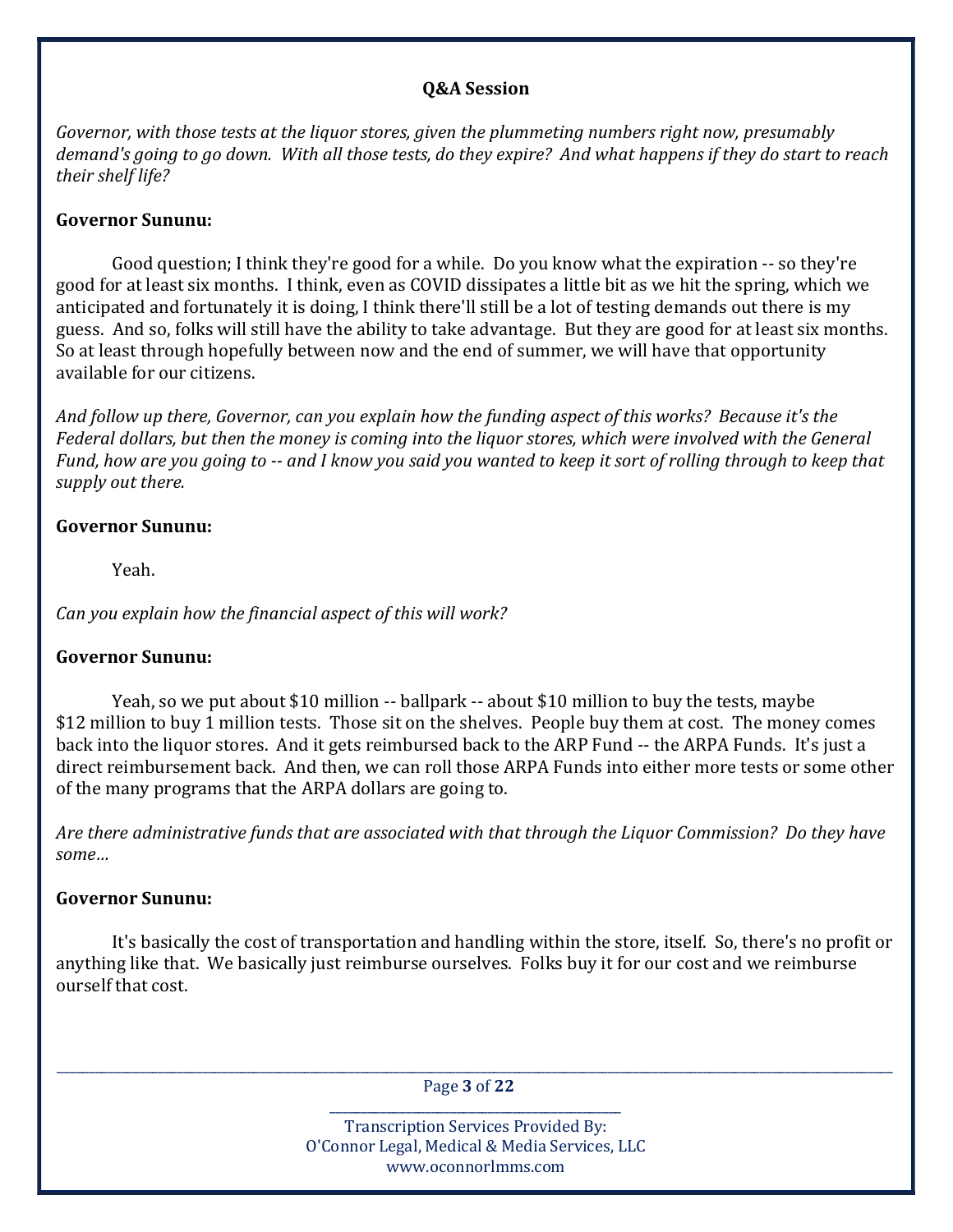Do you have to segregate the money, though, because it is the ARPA? I mean, I'm just wondering if it enters the General Fund or not?

### Governor Sununu:

 Yeah, excuse me. Yeah. So, technically goes from liquor, and before those transfers are made back to the General Fund, whatever proportion, if they sell \$40 of tests, that \$40 goes back into the ARPA Fund.

And we have heard from people who are like, wait a second. Why am I paying for this, as a taxpayer? Can you explain again why it needs to be…

### Governor Sununu:

 Well, because, again, there's 500 million tests supposedly made free by the Federal Government. But those can take time to get to folks. And we've already done two rounds for free. And what we're - the gap we're trying to fill is the lack of availability in the private sector, if you will. You need a test today. You don't have one. You want to go out and buy one. So we make those available. Yeah, so we've already done two rounds for free. The Federal Government's doing their round for free. And we're trying to fill the gap on the retail side.

Governor, today, you signed an Executive Order establishing a Commission on Cryptocurrencies and Digital Assets. Do you or any of your family members own cryptocurrency?

# Governor Sununu:

 No. No, I don't own any bitcoin. I don't know anyone in my family that owns anything like that. Look, cryptocurrency, I think, as a lot of folks understand, it's complex. It's very interesting. Lot of people are buying and selling it on the market. But it is a currency that doesn't have a whole lot regulation around it. And we have some really smart folks here in New Hampshire. And the idea's to put some guardrails around it, some regulation around it, so that whether you're investing it or using it for retail purchases, or whatever it might be, there's a little more security and sense to it. And I think some of the folks that are kind of charging forward on some of this legislation, Wyoming did a lot. Those laws don't directly connect to what our system is here in New Hampshire.

 So what I'm really doing is putting together a group of really -- as we say in New Hampshire - wicked smart people, right? Okay. People that really understand this to make sure that whatever laws we pass, we're doing it in the right way that fits our system and provides that regulatory boundary. But, no, I've never bought any bitcoin, or Dogecoin, or something -- there's a couple different ones that are coming out there now. I don't. Yeah.

\_\_\_\_\_\_\_\_\_\_\_\_\_\_\_\_\_\_\_\_\_\_\_\_\_\_\_\_\_\_\_\_\_\_\_\_\_\_\_\_\_\_\_\_\_\_\_\_\_\_\_\_\_\_\_\_\_\_\_\_\_\_\_\_\_\_\_\_\_\_\_\_\_\_\_\_\_\_\_\_\_\_\_\_\_\_\_\_\_\_\_\_\_\_\_\_\_\_\_\_\_\_\_\_\_\_\_\_\_\_\_\_\_\_\_\_\_\_\_\_\_\_\_\_\_\_\_\_\_\_\_\_ Page 4 of 22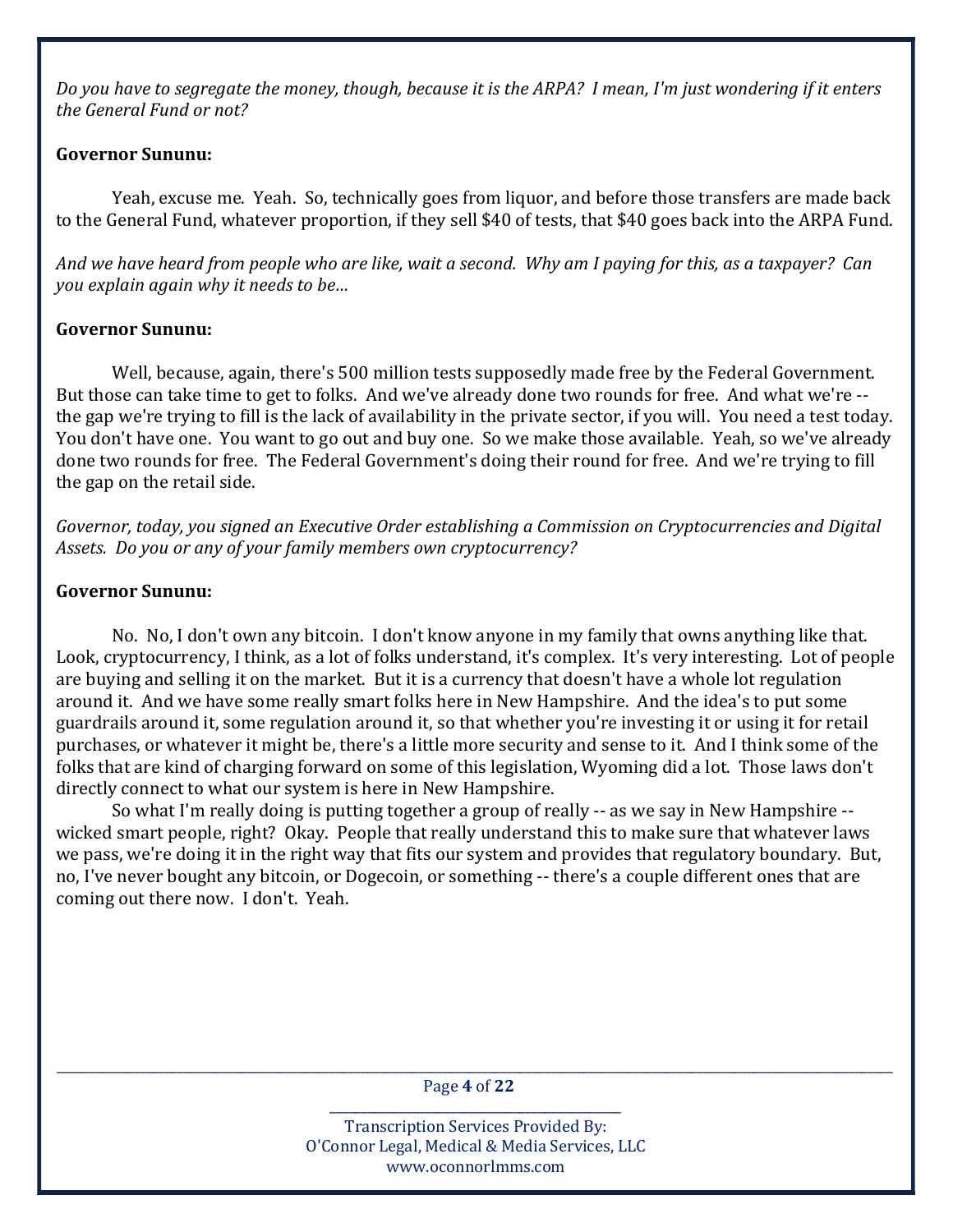I got two on hospitalizations, Governor. The first, with numbers being what they are, are you going to be scaling back? Do you perceive Strike Teams or fixed vaccine sites, or any of those resources scaling back?

### Governor Sununu:

 So, the Strike Teams, the joint Military Teams that have come in, the Paramedic Teams that have come into our hospitals, they're all just kind of serve out on their schedule. We're not asking to extend their stay any longer than they're already scheduled. So we're not asking them to leave earlier. But they'll, I think, fill out their commitment and their duty over the next couple weeks, as numbers continue to fall. It'll work pretty seamlessly, I think. As far as you asked another piece in there?

### The vaccination sites.

### Governor Sununu:

 Oh, things like fixed sites and vaccines, so not right now. So we're not saying we're pulling back on the vaccines. The vaccination sites, they're still putting out 150, 200 vaccines a day, some of them, something like that. Those are rough numbers. And so, they are still being utilized, to be sure.

 So we will keep looking at that utilization. And I believe the vaccine sites, themselves, were contracted through the end of March. So those will likely stay up-and-running through the end of March, because we are contracted for them. And the testing sites, I think, my sense is there's still going to be a need and a demand for testing, even though Omicron doesn't appear as severe as the other variants. People still want to know if they have the sniffles or their child might have COVID. People still very much want to know. The home tests are taking a lot of the burden off that system. But they're very much still being used. So no plans to scale that back just yet.

And you mentioned some of the innovative ideas that are helping to bring the numbers down, hospitalizations. But isn't it a reflection of just the Omicron variant coming through New Hampshire, doing what it did, and now the numbers are just falling off like they have?

### Governor Sununu:

 Well, of course, that's a big part of it. But in terms of the healthcare systems, if you look in some States, in Kentucky, we talk about Kentucky a lot because we visited Kentucky and learned from them. I mean, their hospitalizations, I think, were going up. West Virginia, going up. Wyoming, I think their hospitalizations are still going up.

 So there's still very much parts of this country where the numbers are still escalating and they're still getting a massive overrun into their healthcare system. We're just not seeing that. And part of that is not just the numbers going down naturally because of Omicron, but the fact that we moved so many people out, right?

 So you come in. Folks that are waiting for long-term care are now moving to long-term care faster than ever before. The flexibilities that we gave a lot of the hospitals, in terms of being able to provide folks quality treatment, as opposed to just waiting in a hallway, again to get them what they needed and move them out.

\_\_\_\_\_\_\_\_\_\_\_\_\_\_\_\_\_\_\_\_\_\_\_\_\_\_\_\_\_\_\_\_\_\_\_\_\_\_\_\_\_\_\_\_\_\_\_\_\_\_\_\_\_\_\_\_\_\_\_\_\_\_\_\_\_\_\_\_\_\_\_\_\_\_\_\_\_\_\_\_\_\_\_\_\_\_\_\_\_\_\_\_\_\_\_\_\_\_\_\_\_\_\_\_\_\_\_\_\_\_\_\_\_\_\_\_\_\_\_\_\_\_\_\_\_\_\_\_\_\_\_\_ Page 5 of 22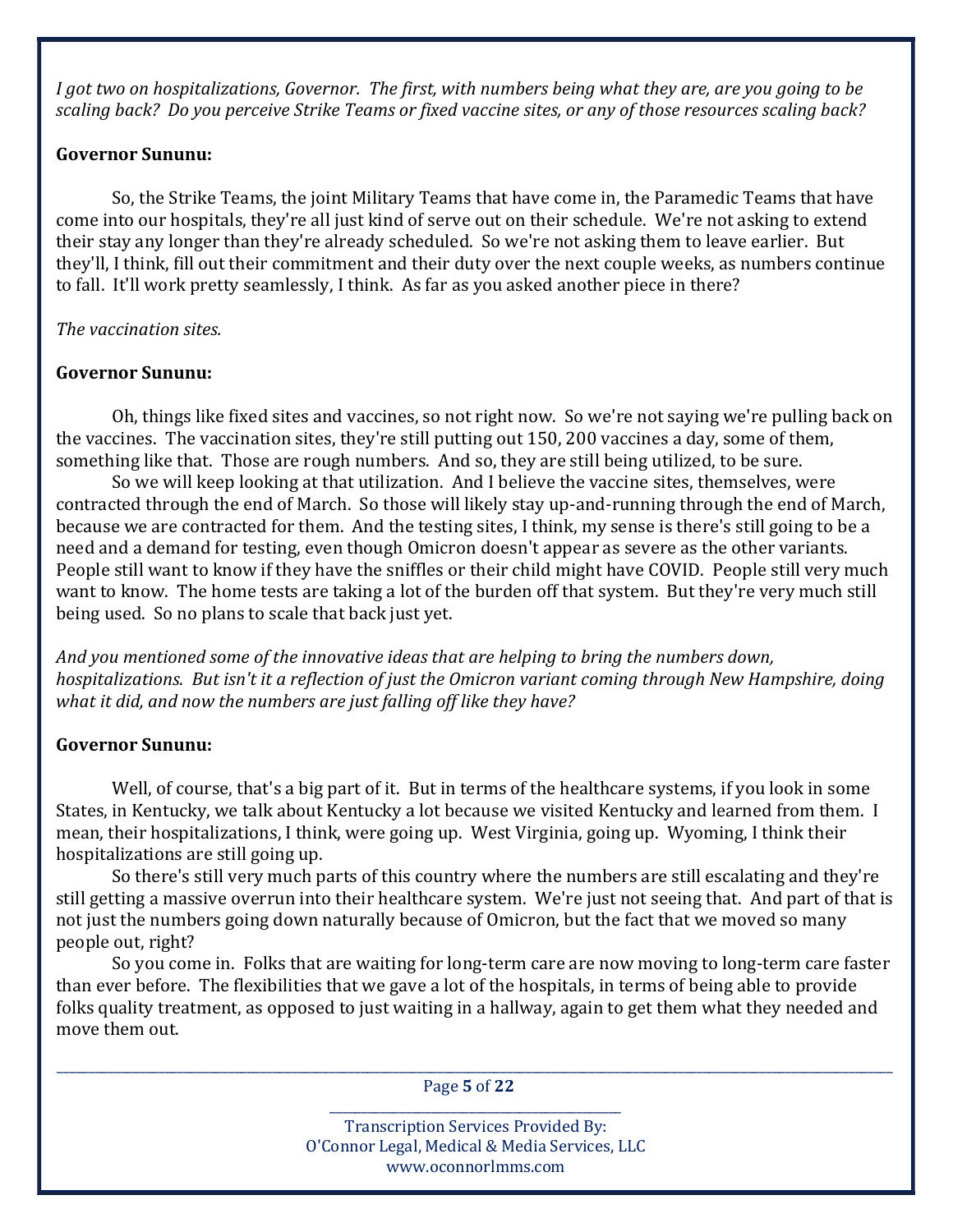We have more antivirals coming in, which is very good. I think most States do. And we're trying to get those out as fast as we can, the ones that appear to be effective against the Omicron variant. So there's all these different puzzle pieces really come into play.

 But, again, the system stayed open. Unlike other States, the system never collapsed, even though we had incredibly high hospitalizations, and even though we're dealing with Delta and Omicron at the same time, which most States frankly didn't have to do. And the fact that we now are one of the lowest hospitalization rates, along with I think Vermont is the lowest. We're the second-lowest. And yeah, you're seeing it come down, which is all a really positive thing.

 But those hospitals did an awesome job. But if anyone had -- I know it's rare. People really don't have access to walk the halls of the ICUs or walk the halls that -- during its real peak. It was tough stuff, man. It was really tough. And those Nurses and those Doctors were putting in immense, immense hours, over 100 hours a week consistently sometimes. It was wild. But they did it and they kept it flexible, and they kept the system moving forward. And obviously some of our Federal help, as well, not just the dollars but the actual manpower that came in with all these Strike Teams was pretty great.

Governor, as you know, a lot of Vaccine Mandate legislation out there. I'm wondering. What's your feeling about this concept of allowing a conscientious objection in order to decline a Vaccine Mandate, even if a business were to require one? Should people have that right, or…

### Governor Sununu:

 So you're talking about the Bill that basically says if there's a Vaccine Mandate, you can decide that the Mandate doesn't apply to you?

Yeah, if you've got a conscientious objection.

### Governor Sununu:

 Yeah, no. Look, a private business has the right to manage themselves in terms of vaccines, how they want to do, just like they did before the pandemic. So why we're changing the -- why folks want to change the rules because we've gone through this pandemic, no.

 A private business has rights. A private businessowner has rights. And it's their choice as to whether they want to implement that or not. But I mean, all they're doing is trying to create a loophole to basically say that no one can mandate anything. So, I don't think the Government should be mandating anything. But I think private businesses have the right to do what they want to do, and they always have.

Governor, can you give us an update on the data situation, especially with the boosters? I know the numbers are going down. Obviously, there's not going to be as much as intense kind of intention -- attention on that.

### Governor Sununu:

Yeah.

\_\_\_\_\_\_\_\_\_\_\_\_\_\_\_\_\_\_\_\_\_\_\_\_\_\_\_\_\_\_\_\_\_\_\_\_\_\_\_\_\_\_\_\_\_\_\_\_\_\_\_\_\_\_\_\_\_\_\_\_\_\_\_\_\_\_\_\_\_\_\_\_\_\_\_\_\_\_\_\_\_\_\_\_\_\_\_\_\_\_\_\_\_\_\_\_\_\_\_\_\_\_\_\_\_\_\_\_\_\_\_\_\_\_\_\_\_\_\_\_\_\_\_\_\_\_\_\_\_\_\_\_ Page 6 of 22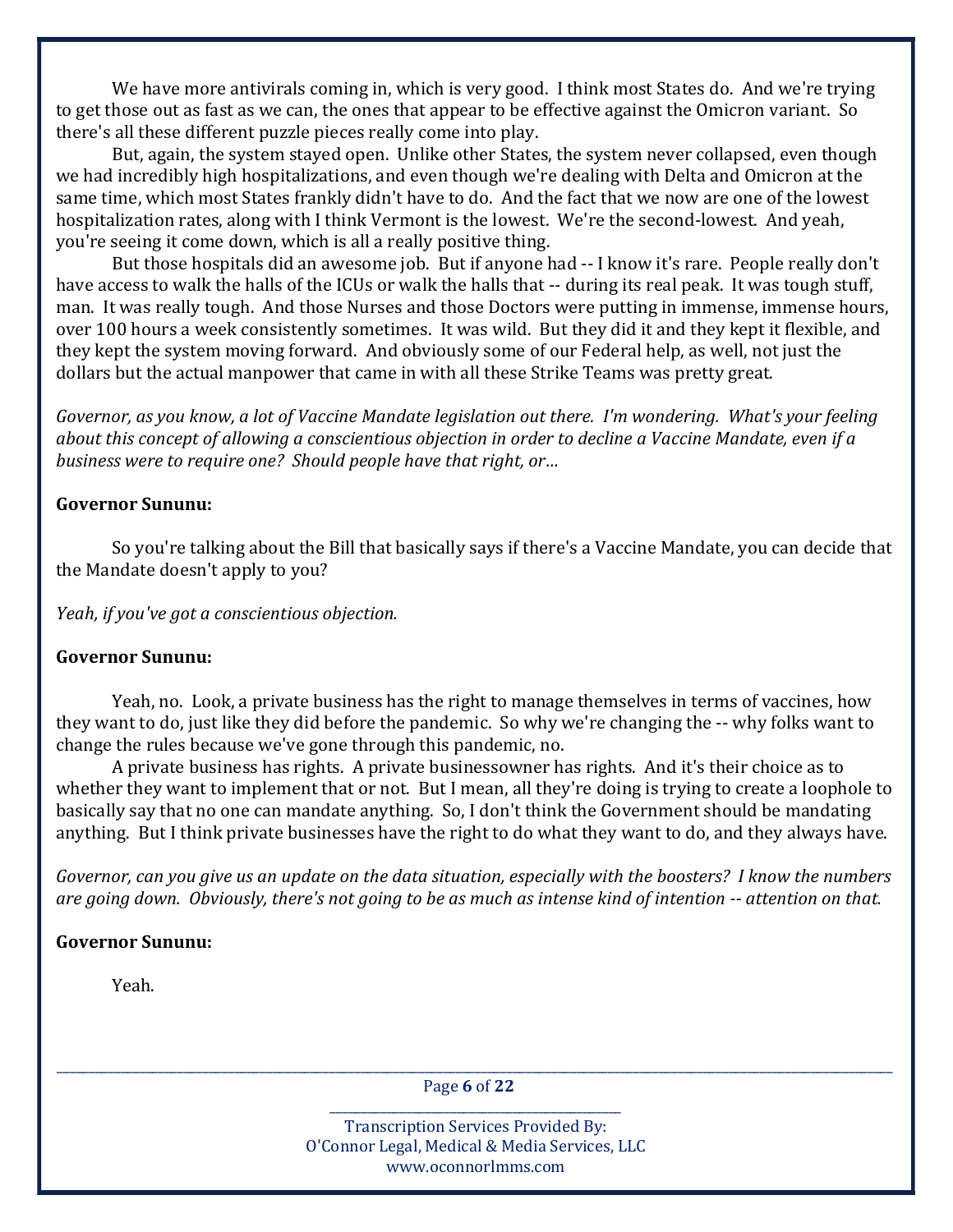But, will that be repaired? Or I guess what's the status on the data?

#### Governor Sununu:

 Yeah, so the booster data is all messed up. I mean, at a State level, at a Federal level, it just is. And we've kind of been talking about that for months and months, and how it was very hard to keep track of all of it, how it was being logged in by so many different Providers. Providers weren't always logging it in right. The data wasn't always being uploaded in the same way, not just at the State level but most importantly at the Federal Level, because we didn't have our Vaccine Registry up-and-running, as you know, until it's just really getting up-and-running now. And that data's being transferred.

 So, as far as how many folks are vaccinated, I think, at some point, we will have a better accurate sense. But it's probably going to take some time. The key for us is availability for the vaccine, right? We didn't have people waiting months, or whatever it was, that wanted a booster. We got our vaccine sites open up-and-running. We got them very aggressively moving for the boosters. We did our Booster Blitz and all of those sorts of things. They were very, very successful.

 So, anyone who wants a booster and has been able to get a booster for quite a long time now, and that's the most important part is the access. The actual numbers and the data, where it all sifts out, I can't tell you exactly when and what the numbers are finally going to be, and when it's going to be super accurate. Yeah, I don't have a better answer than that.

You're the data guy, as you called yourself.

#### Governor Sununu:

Yeah.

Aren't you going to want that ready by next fall, I guess, when we may or may not what's coming around the corner?

#### Governor Sununu:

 Well, it's always useful, but a couple things. So, I guess it really depends on what we find the efficacy of the booster to be, right? Is it going to be, well, if you really want to be up-to-date on your vaccines, you're going to need a fourth shot? That could stand. Is three enough? I mean, depending on where that all sifts out and whether we see, and what the variant looks like coming back, that will all come into play as to how valuable the initial vaccine and booster data really is.

 Data's only as good as what you can do with it moving forward. So, we want it. I am a data guy. I want that data. And I think once our Vaccine Registry is fully up-and-running, all the Providers are able to upload their data and connect, not just going forward, but going all the way back to last summer, right? That's really where the data kind of fell off a little bit -- a lot a bit. And we can kind of backfill all that data in an accurate way with our Teams.

 I think we will get there. But I'm not sure exactly when that will be, probably in the next couple months, but not 100% sure. Commissioner's going, oh, boy, we only have a couple months to do this,

\_\_\_\_\_\_\_\_\_\_\_\_\_\_\_\_\_\_\_\_\_\_\_\_\_\_\_\_\_\_\_\_\_\_\_\_\_\_\_\_\_\_\_\_\_\_\_\_\_\_\_\_\_\_\_\_\_\_\_\_\_\_\_\_\_\_\_\_\_\_\_\_\_\_\_\_\_\_\_\_\_\_\_\_\_\_\_\_\_\_\_\_\_\_\_\_\_\_\_\_\_\_\_\_\_\_\_\_\_\_\_\_\_\_\_\_\_\_\_\_\_\_\_\_\_\_\_\_\_\_\_\_ Page 7 of 22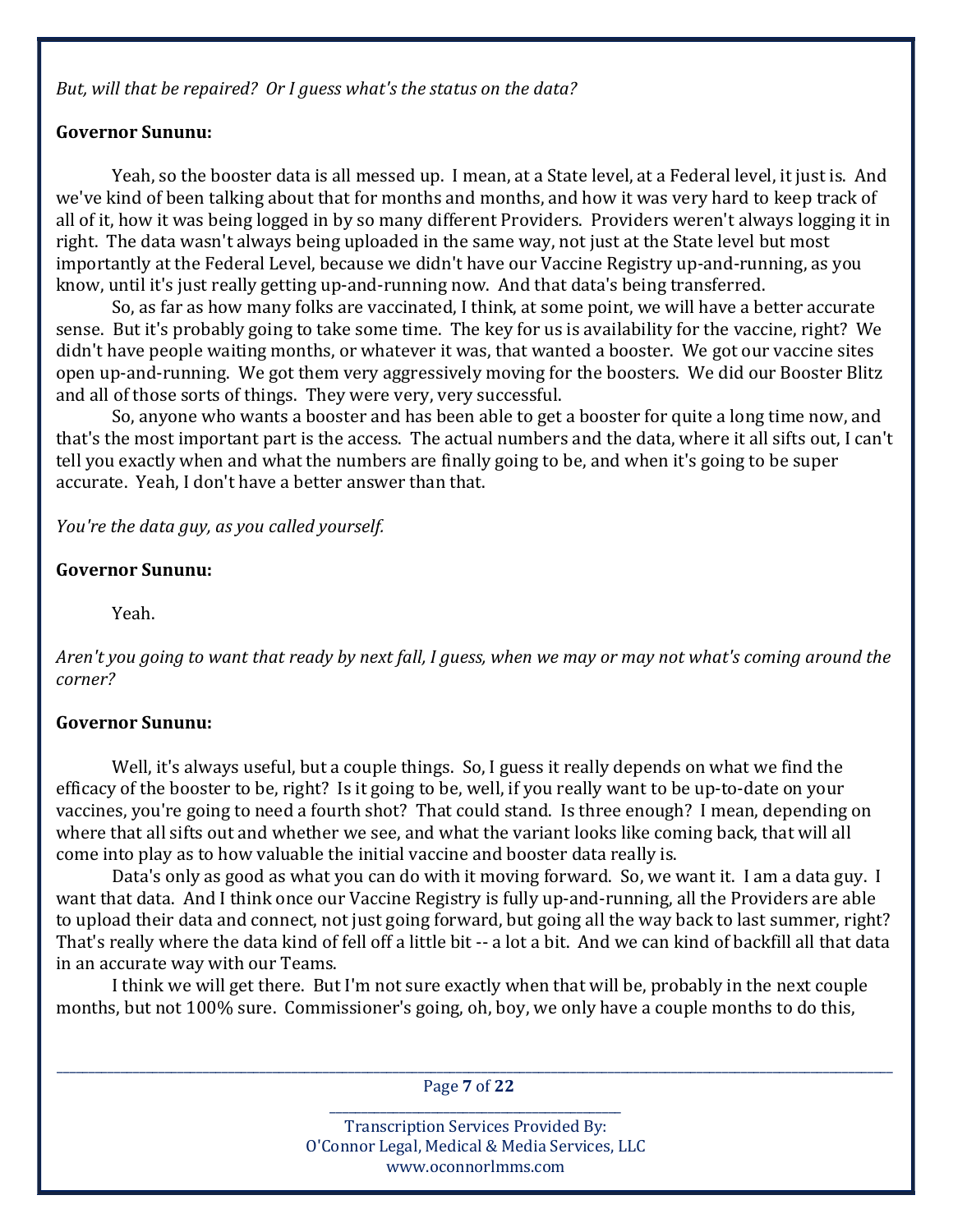because we got to meet that. But, they are working really hard on it. We have Private Providers. We have our internal Teams working on it.

Dr. Chan, this one's for you. As Omicron subsides and Districts kind of maybe reevaluate their mask rules, what is your advice for schools (inaudible) approach these decisions and what metrics should they be looking at, especially in a sense we're not tracking cases in the same way? How should they be looking at that data there, too?

#### Dr. Chan:

 Yeah, so let me first start by saying that we are still having routine communication with our School Partners, at least twice a month. I mean, we're having calls with our K-12 schools and even colleges, and universities. And the recommendations for right now haven't substantially changed.

 But I think what's going to happen is that there's going to be a lot of change over the next coming several weeks even months, right? We're coming down from the Omicron surge. We believe that vaccination, particularly for the youngest children, 6 months through 4 years of age, there's a good chance that will be rolling out towards the end of February/beginning of March. And so, vaccination availability for very young children will be increasing. And so, as some of these changes take place, I think that the goal is to be able to pull back on some of the mitigation measures further, try and get our society, our schools back to more normal operations.

 But that's going to be something that plays out over the coming weeks. And a lot of it is going to, I think, be driven by what happens with the Omicron surge. The good news is the hospitalizations are already decreasing. We're going to be trending the number of infections going forward, and then also what happens with rollout of the vaccine for the youngest children.

Dr. Chan, oh, sorry. Go ahead, Kevin.

I was just going to say, you've been reporting about deaths and deaths obviously remain a real concern here. What kind of data do we have on that? In other words, are these deaths, are they most unvaccinated people? Are they mostly people over 80? Are they mostly people who have comorbidities? Do we know?

### Dr. Chan:

 Yeah, so going back to summer of 2021, we're not conducting routine case investigations for every person diagnosed with COVID-19. And so, we don't have complete information on some of those questions that you're asking about, medical conditions.

 But what I can say, though, from -- and let me just back up and say that the way we conduct surveillance for COVID-19-related deaths is based on Death Certificate review. So if somebody tests positive and then they die and have COVID-19 listed as a direct or contributing cause of death on a Death Certificate, they get classified as a COVID-19-related death. And so, there's some information we can pull off the Death Certificate, but not a lot of the medical information that you're asking about.

 What I can say is that I think based on what data we do have and the data nationally is that the majority of deaths that are occurring are in people that are unvaccinated, right? And I think I can't remember the exact number. But people that are unvaccinated are maybe about 15 times at higher risk

\_\_\_\_\_\_\_\_\_\_\_\_\_\_\_\_\_\_\_\_\_\_\_\_\_\_\_\_\_\_\_\_\_\_\_\_\_\_\_\_\_\_\_\_\_\_\_\_\_\_\_\_\_\_\_\_\_\_\_\_\_\_\_\_\_\_\_\_\_\_\_\_\_\_\_\_\_\_\_\_\_\_\_\_\_\_\_\_\_\_\_\_\_\_\_\_\_\_\_\_\_\_\_\_\_\_\_\_\_\_\_\_\_\_\_\_\_\_\_\_\_\_\_\_\_\_\_\_\_\_\_\_ Page 8 of 22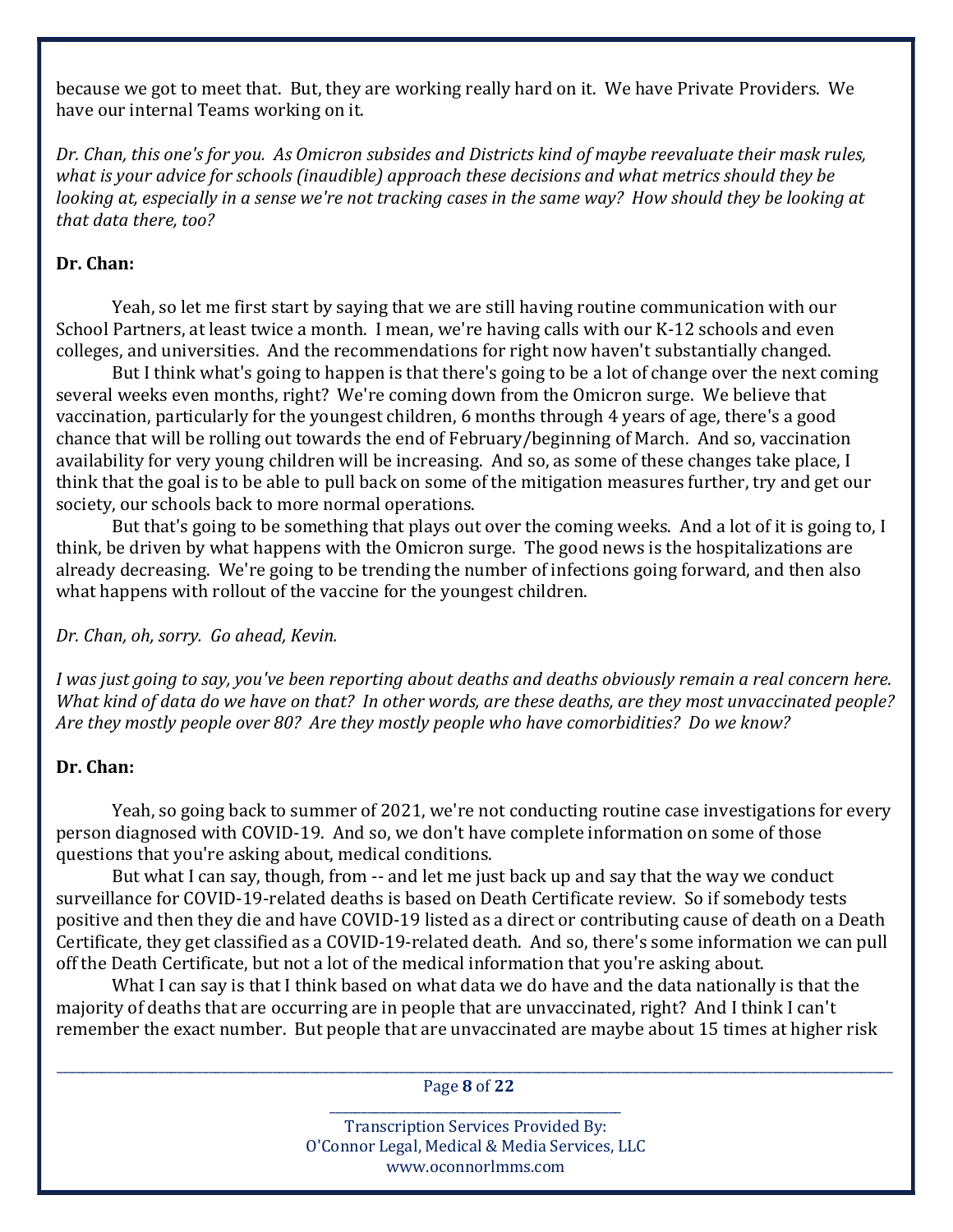for dying from COVID-19, related to -- compared to somebody who's been vaccinated. And this is data that the CDC publicly posts on their Dashboard. And so, I think the risk really is there for people who are not getting the vaccine or staying up-to-date on their vaccines. And so, it stresses the importance of people getting vaccinated. Vaccines are available. The vaccine centers are open, and continue to encourage people to get vaccinated to prevent those severe outcomes from COVID-19, like hospitalization and death.

### Thank you.

Dr. Chan, based on the modeling, having seen other countries and regions go through the Omicron surge, what are you looking for? Or I guess is there an expectation of what the baseline sort of hospitalization rate in New Hampshire would be, moving forward, once we see that surge finally bottom-out?

# Dr. Chan:

 Yeah, so question: what's the baseline hospitalization for COVID-19 going forward? And I think part of the answer to that is we don't really know, right? We've been in a pandemic now for a couple of years. And there have been multiple peaks and surges, and then waning of infections. And so, COVID-19 numbers, including hospitalization numbers, have gone up and gone down. And I think what you're asking is what's the steady state going to look like? And I don't think we really know. And we certainly believe that COVID-19 will be around.

 There will always be some risks from COVID-19. There may always be some hospitalizations from COVID-19. But the goal is to get that as low as possible. And then, we're going to have to see how this plays out over time, because it's certainly possible that this may take on some seasonality. We may see increases and decreases by season, in which case the numbers -- for example, hospitalization numbers will fluctuate. But that's one of the things that we're going to track going forward.

And just continuing on the tracking, you mentioned that you'll be looking more at trends over time, when it comes to cases. Can you just expand on that a little bit? And then, is the Department considering any other ways to track cases at a population level, like maybe testing wastewater?

### Dr. Chan:

 Yeah, so how do we conduct surveillance going forward for COVID-19, I think, is the general question.

Yeah.

# Dr. Chan:

 And I'll say that I was just on a call this afternoon with Partners from the CDC and other Public Health Agencies discussing this exact issue. And I think this is something that is going to be changing in the future.

\_\_\_\_\_\_\_\_\_\_\_\_\_\_\_\_\_\_\_\_\_\_\_\_\_\_\_\_\_\_\_\_\_\_\_\_\_\_\_\_\_\_\_\_\_\_\_\_\_\_\_\_\_\_\_\_\_\_\_\_\_\_\_\_\_\_\_\_\_\_\_\_\_\_\_\_\_\_\_\_\_\_\_\_\_\_\_\_\_\_\_\_\_\_\_\_\_\_\_\_\_\_\_\_\_\_\_\_\_\_\_\_\_\_\_\_\_\_\_\_\_\_\_\_\_\_\_\_\_\_\_\_ Page 9 of 22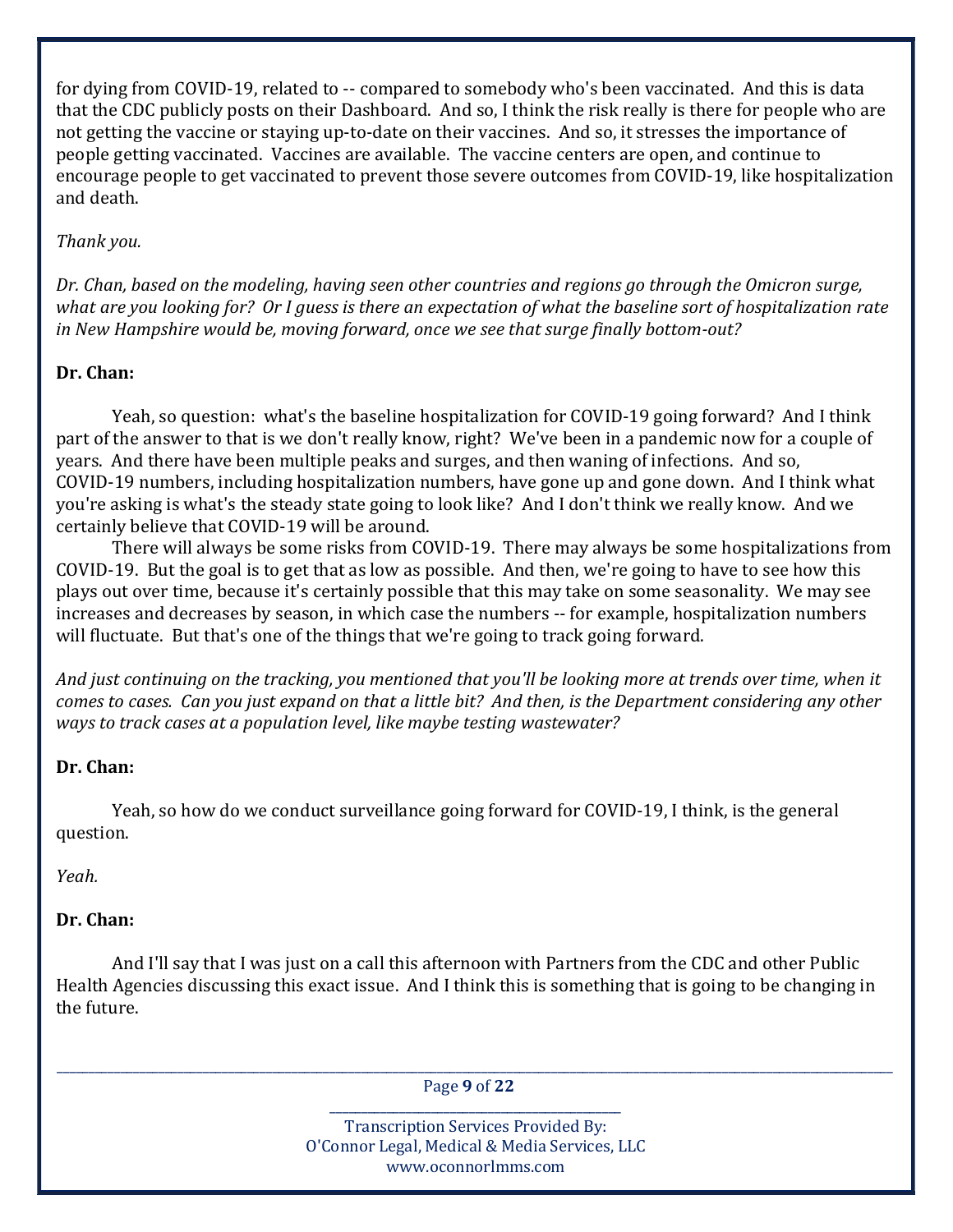How exactly it's going to change, I think, are still -- is still a topic under discussion. But I think we're starting to take some of those steps already, right, with the announcement last week to our Healthcare Providers and Community Partners around no longer needing to report at-home tests, relying more on some of the systems we already have in place, like electronic laboratory reporting to track the number of new COVID-19 cases.

 The goal here is to find a sustainable way to track COVID-19 going forward. I think likely Death Certificate reviews, Vital Record review is going to be part of that, talking about COVID-19-related deaths. And I think a large piece of this is going to be how do we track severity of infection, whether that's hospitalizations due to COVID-19 or ER visits, for example, due to COVID-19? And it there are some systems already in place that we can rely on more going forward, what we call syndromic surveillance systems, like we use with tracking influenza every year, that could be utilized to track also not only influenza but COVID-19 also. So, I think that there are going to be multiple pieces of data coming in that we can look at to track COVID-19 and conduct surveillance going forward.

And quick follow there, Dr. Chan, the wastewater test is already happening in New Hampshire, isn't it?

#### Dr. Chan:

 Yeah, so I'm sorry. I forgot to mention wastewater surveillance. The CDC just this past week released a Data Dashboard looking at wastewater surveillance across the country. And there are a couple of locations in New Hampshire. I don't remember the exact number, but a couple at least locations in New Hampshire that have been conducting wastewater surveillance. And so, this may be part of that surveillance equation going forward. But how exactly that wastewater testing is going to be used, I think, still remains to be seen. Thanks.

#### Governor Sununu:

Great, do we have any questions on the phone, or -- okay.

#### Mike Casey with The Associated Press:

Hey, how's it going? I don't have a question, thanks.

#### Governor Sununu:

Okay. Thanks for joining. Thanks for playing.

#### Karen Dandurant with Seacoastonline:

Hey, good morning -- good afternoon. I've lost track of time. My question is probably -- it's for either the Governor or for Dr. Chan. We just watched where Massachusetts lift school Mask Mandates as of February 28th for kids in K-12. And New York is lifting theirs. And as you know, I'm sure other States. I'm wondering when you think New Hampshire, who has been leaving it up to the School District, when you think you might feel that it's safe for schools to lift those Mask Mandates? And I know it's not your Mandate, but they're advisories.

\_\_\_\_\_\_\_\_\_\_\_\_\_\_\_\_\_\_\_\_\_\_\_\_\_\_\_\_\_\_\_\_\_\_\_\_\_\_\_\_\_\_\_\_\_\_\_\_\_\_\_\_\_\_\_\_\_\_\_\_\_\_\_\_\_\_\_\_\_\_\_\_\_\_\_\_\_\_\_\_\_\_\_\_\_\_\_\_\_\_\_\_\_\_\_\_\_\_\_\_\_\_\_\_\_\_\_\_\_\_\_\_\_\_\_\_\_\_\_\_\_\_\_\_\_\_\_\_\_\_\_\_ Page 10 of 22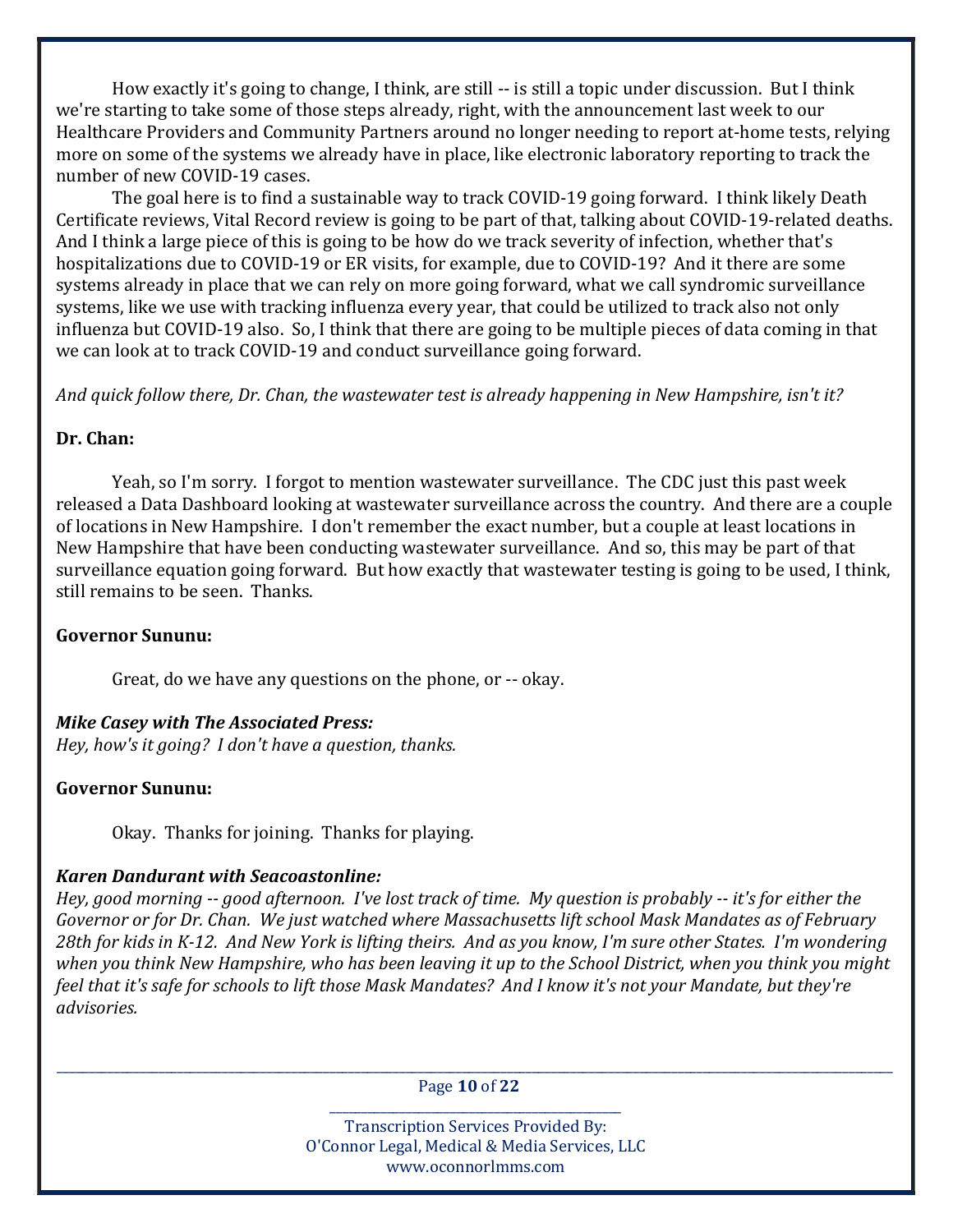#### Governor Sununu:

 Yeah, sure. So, again, other States are kind of catching up to where we are now. Other States are leaving it up to the local Districts. And I think as Dr. Chan talked about a little bit, I think, over the next 30 days, what you're going to see is a variety of things.

 I think you're going to still see Omicron hopefully come down. The availability of vaccines for the 0- to 5-year-olds is going to become available. And so, I think as these kind of dominos start to fall all in a more positive direction, again, I would never speak for Public Health. But those are the types of things you'd want to see and trend in the right direction, in terms of making a -- evolving your recommendations.

 Again, we don't mandate anything at the State level. But I think folks do listen to some of the recommendations and the mitigation strategies that we put out there. And it's not just on masks. There are other mitigation strategies that are currently used in our school toolbox, as we like to say, that could evolve, as well.

 So it's not just about masks. It could be a variety of different things and different recommendations. I don't know if you want to expound on that. Dr. Chan said I did okay. So, we're going to stick with that answer.

#### Nora Doyle-Burr with Valley News:

Hi, thanks for taking my call. I also wanted to ask about masks and sort of what thresholds we should be looking at, in terms of both schools but also some municipalities also recommend or require masks in public places, and businesses, as well. And then, I guess my second question -- or my other question has to do with some context for these numbers, as we see a dip in hospitalizations and deaths. I mean, it seems like we're still about where we were maybe mid-November. Still seems like seven deaths a day is, I guess, worth noting.

#### Governor Sununu:

Yeah, was there a question at the end there? I know I missed the question if there was a question.

### Nora Doyle-Burr with Valley News:

Yeah, I guess I just want some context for the numbers. It still seems like we have some cases that we're seeing, but also some hospitalizations. I mean, 180 beds in hospitals is a fair number, as are seven people dying a day. So, I just wondered if you could…

### Governor Sununu:

Sure; so I think I…

\_\_\_\_\_\_\_\_\_\_\_\_\_\_\_\_\_\_\_\_\_\_\_\_\_\_\_\_\_\_\_\_\_\_\_\_\_\_\_\_\_\_\_\_\_\_\_\_\_\_\_\_\_\_\_\_\_\_\_\_\_\_\_\_\_\_\_\_\_\_\_\_\_\_\_\_\_\_\_\_\_\_\_\_\_\_\_\_\_\_\_\_\_\_\_\_\_\_\_\_\_\_\_\_\_\_\_\_\_\_\_\_\_\_\_\_\_\_\_\_\_\_\_\_\_\_\_\_\_\_\_\_ Page 11 of 22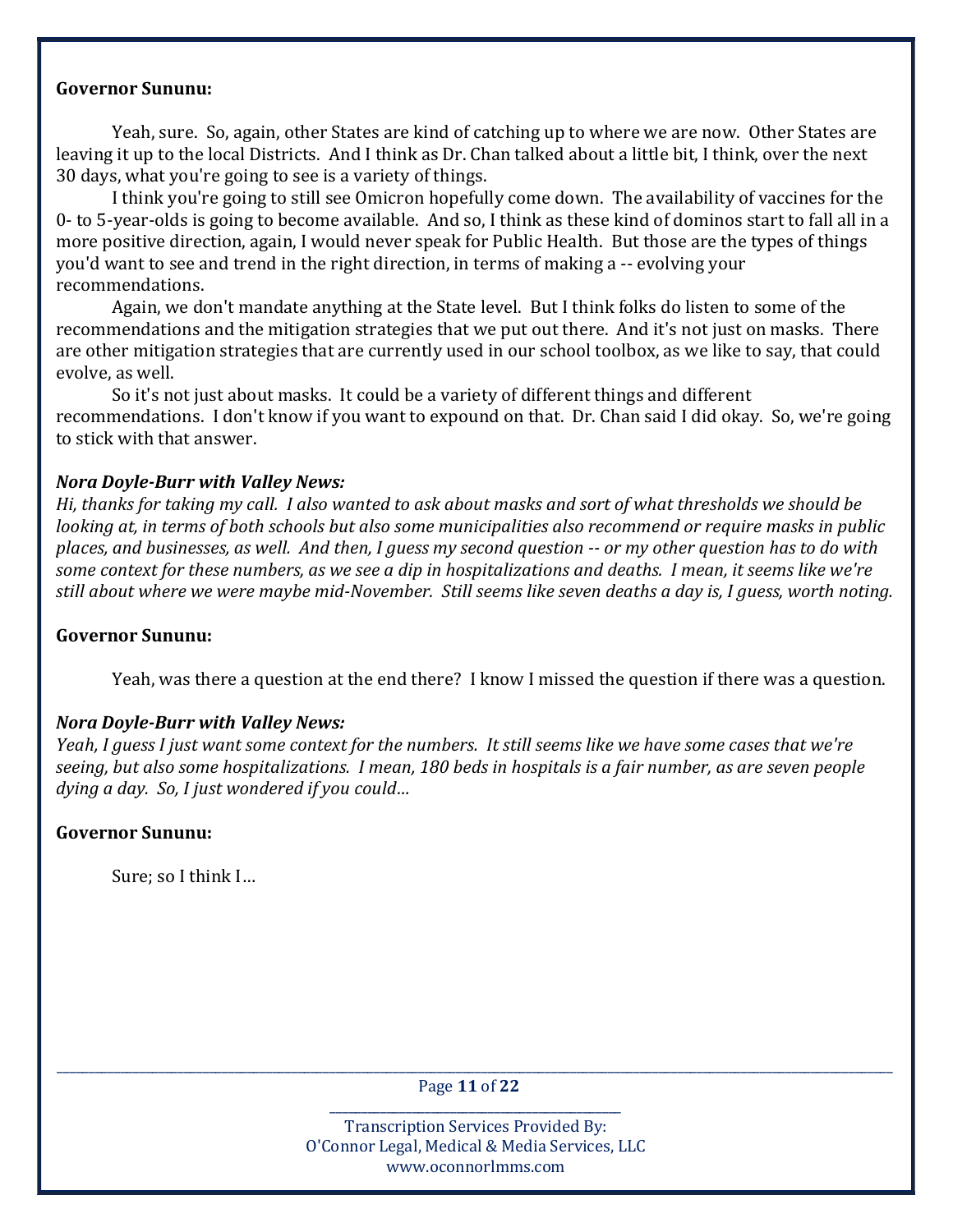#### Nora Doyle-Burr with Valley News: Yeah.

#### Governor Sununu:

 Yeah, so I think I get what you're getting at. So, two things: number 1, as I mentioned in the previous answer, I don't think it's a single date or datapoint that we are threshold on a single point that we want to see before we make massive changes in our recommendations, but a confluence of different trends that we are likely going to see and different datapoints we're going to hit, and timeframes we're going to hit, over the next 30 days. And so, my sense is that we're going to -- over the next 30 days is the opportunity for things to hopefully evolve in a much more -- keep evolving in a positive way to provide more flexibility for the communities, as we all get back to normal-normal not new normal, right? We want new normal to become old normal, so normal just becomes normal.

 As far as the fatality numbers, so I wouldn't say that we're still at the same fatality rate we're at in November, because we have gone up-and-down, and all of this. A lot has changed since November. But remember that unfortunately fatalities with COVID tend to lag the hospitalization numbers, right? Folks tend to be in hospitals for two, four, six sometimes longer weeks before potentially succumbing - unfortunately succumbing to the symptoms that evolve and unfortunately deteriorate with an individual, as they're in a hospital.

 So, I think that's why we're still likely going to see, on the fatality side, we could still see more elevated numbers than maybe we -- I mean, anything greater than zero is something we don't want to see. But I think the numbers could still potentially be elevated for a few more weeks, as they lag the peaks that you see typically with hospitalization and caseload.

### Kerry Kavanaugh with Fox 25:

Hi, there. Good afternoon. Just couple of questions, as it relates to the Harmony Montgomery case. Governor, you said, I think, last week in an interview that you thought there would be some new information or any information available about New Hampshire's internal review available within the coming weeks. I'm wondering if you have a better sense of a timeline on that this week. And also, I'm curious if you were satisfied with the response that you received from the Massachusetts Trial Courts.

#### Governor Sununu:

 Sure, so I'll take the second part first. The response -- I believe the only response I received from the Massachusetts Courts are they're going to look into it. And I mean, I was very satisfied in that they obviously want to be a constructive partner in trying to dig in and look at as much of the data and issues relating around this case, and obviously that resulted in Harmony being placed with that individual by the Court, which I think everyone can agree was a horrible, horrible mistake.

 As far as the review, so, yes, we've kind of been working through a review process. I know New Hampshire's DCYF, Division of Children, Youth, and Families, is working with the Attorney General's Office to kind of figure out what part of that information we can make public. Obviously there could be some pieces of information that still need to remain confidential. But that's really between DCYF and the Attorney General's Office to make sure that those pieces might have to remain confidential. And we can kind of talk publicly about as much else as we possibly can, in the hopes that that information can

\_\_\_\_\_\_\_\_\_\_\_\_\_\_\_\_\_\_\_\_\_\_\_\_\_\_\_\_\_\_\_\_\_\_\_\_\_\_\_\_\_\_\_\_\_\_\_\_\_\_\_\_\_\_\_\_\_\_\_\_\_\_\_\_\_\_\_\_\_\_\_\_\_\_\_\_\_\_\_\_\_\_\_\_\_\_\_\_\_\_\_\_\_\_\_\_\_\_\_\_\_\_\_\_\_\_\_\_\_\_\_\_\_\_\_\_\_\_\_\_\_\_\_\_\_\_\_\_\_\_\_\_ Page 12 of 22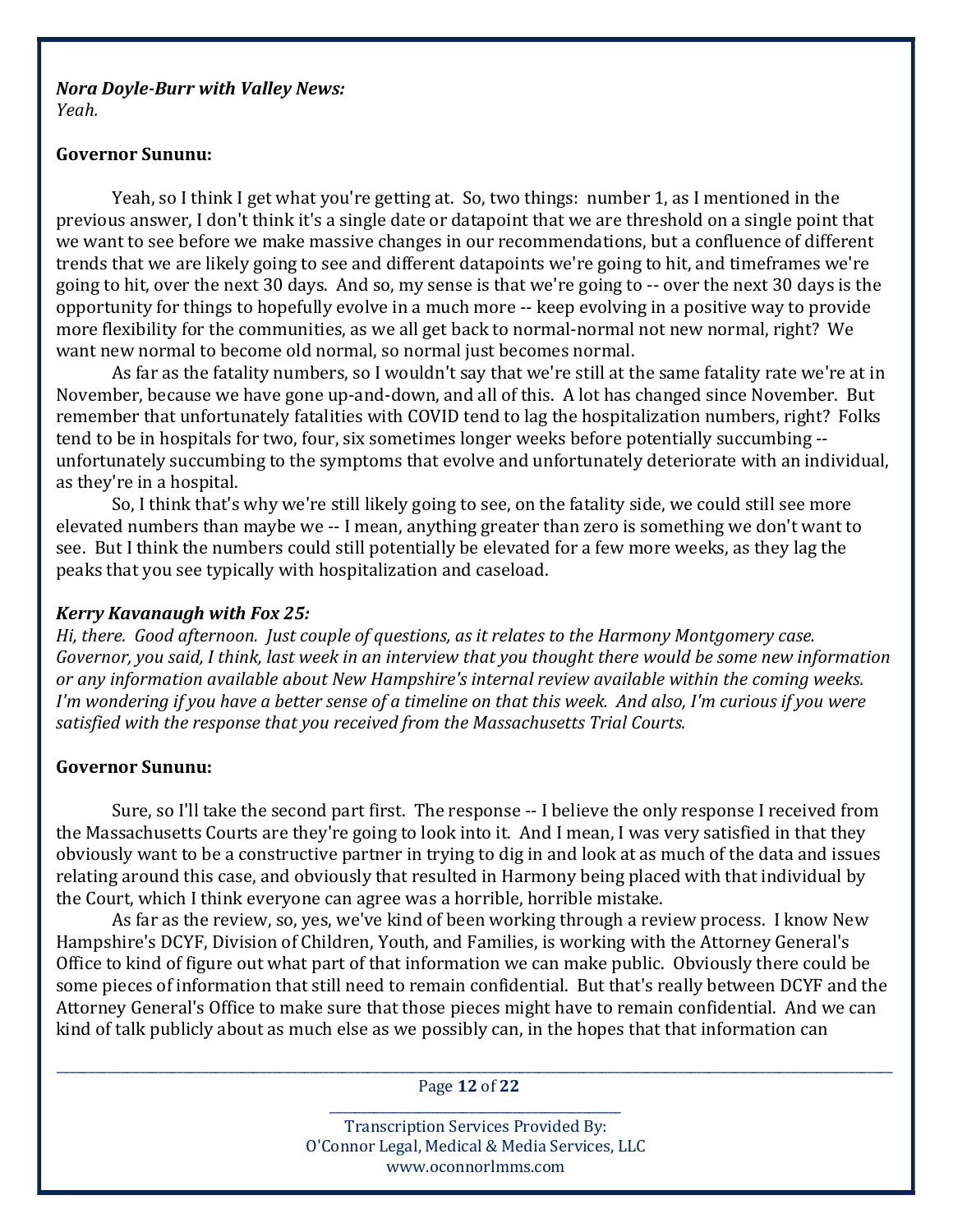hopefully bring Harmony home safe. That's the ultimate goal here, as well as making sure that if there were system failures, which I think we can all clearly agree there were at some level, where they are, what we can do, and what mitigation strategies.

 So, my sense is, in the next -- hopefully in the next week-or-so, I think we will have some more information made public and be able to identify any of the mitigation strategies that we want to put into place as part of that system. My gut tells me right now that the biggest break of the system wasn't just about Massachusetts or just about New Hampshire. It's really about the transfer of information across States, and not just between our two States, between any two States.

 When you look at how that information is processed, how it's transferred, getting it, utilizing it in real-time to make sure that you can be on-the-spot with it, and there aren't delays in that, how those Interstate Compacts really work, the importance of them. Those are, for me, at least, on a preliminary review, that's clearly where the system had the most trouble. And that doesn't put blame on one side or the other. I think all 50 States really need to work better and develop better systems, in conjunction with one another, and in partnership, to ensure the welfare of the children that may be crossing borders.

 My sense is that kids might not cross borders as much in Texas as in New Hampshire, for example, because Texas is a large place. I mean, to cross a border out of Texas is kind of a big deal. To cross a border out of New Hampshire can happen five times a day, sometimes, whether it's visiting family members, going to work, moving, or being transient, depending on where your job might take you. Maine, New Hampshire, Vermont, New England's very unique in that aspect. And that's where I think, for us, the system has to be as robust as possible, because that dynamic is just going to be much more common in the Northeast than anywhere else. But we will have more information, I think, hopefully in the next couple weeks. We will circle back with DCYF and the Attorney General's Office, and make as much of this available as we possibly can. Okay, great. Question, sorry.

Oh, I've got a couple questions on emergency rental assistance. So this week, you released a letter saying that this State is running low on one kind of emergency rental assistance, ERA-1 Funding, and could eventually stop issuing grants. Can you elaborate on how much funding New Hampshire has left and how soon that could happen, and what steps you think…

#### Governor Sununu:

 Sure, a very timely question, because literally an hour before we showed up, the Emergency Rental Assistance Part 2 that many States had already been authorized and gotten their funds for, we were not getting, to the point of your question. We were told that the first part of Part 2 is going to be released. So I think we're going to be in good shape. We've notified a lot of the Providers that we work for that have been providing that rental assistance opportunity to our citizens.

 I was down at the White House. I spoke directly with the Assistant Secretary, Adeyemo, at Treasury, and talked about the fact that there are States like New Hampshire's that have just been with no real understanding or reason why, we weren't getting that second round of funding. It was granted as of, what, an hour ago. I think we received the letter, which is great news.

\_\_\_\_\_\_\_\_\_\_\_\_\_\_\_\_\_\_\_\_\_\_\_\_\_\_\_\_\_\_\_\_\_\_\_\_\_\_\_\_\_\_\_\_\_\_\_\_\_\_\_\_\_\_\_\_\_\_\_\_\_\_\_\_\_\_\_\_\_\_\_\_\_\_\_\_\_\_\_\_\_\_\_\_\_\_\_\_\_\_\_\_\_\_\_\_\_\_\_\_\_\_\_\_\_\_\_\_\_\_\_\_\_\_\_\_\_\_\_\_\_\_\_\_\_\_\_\_\_\_\_\_ Page 13 of 22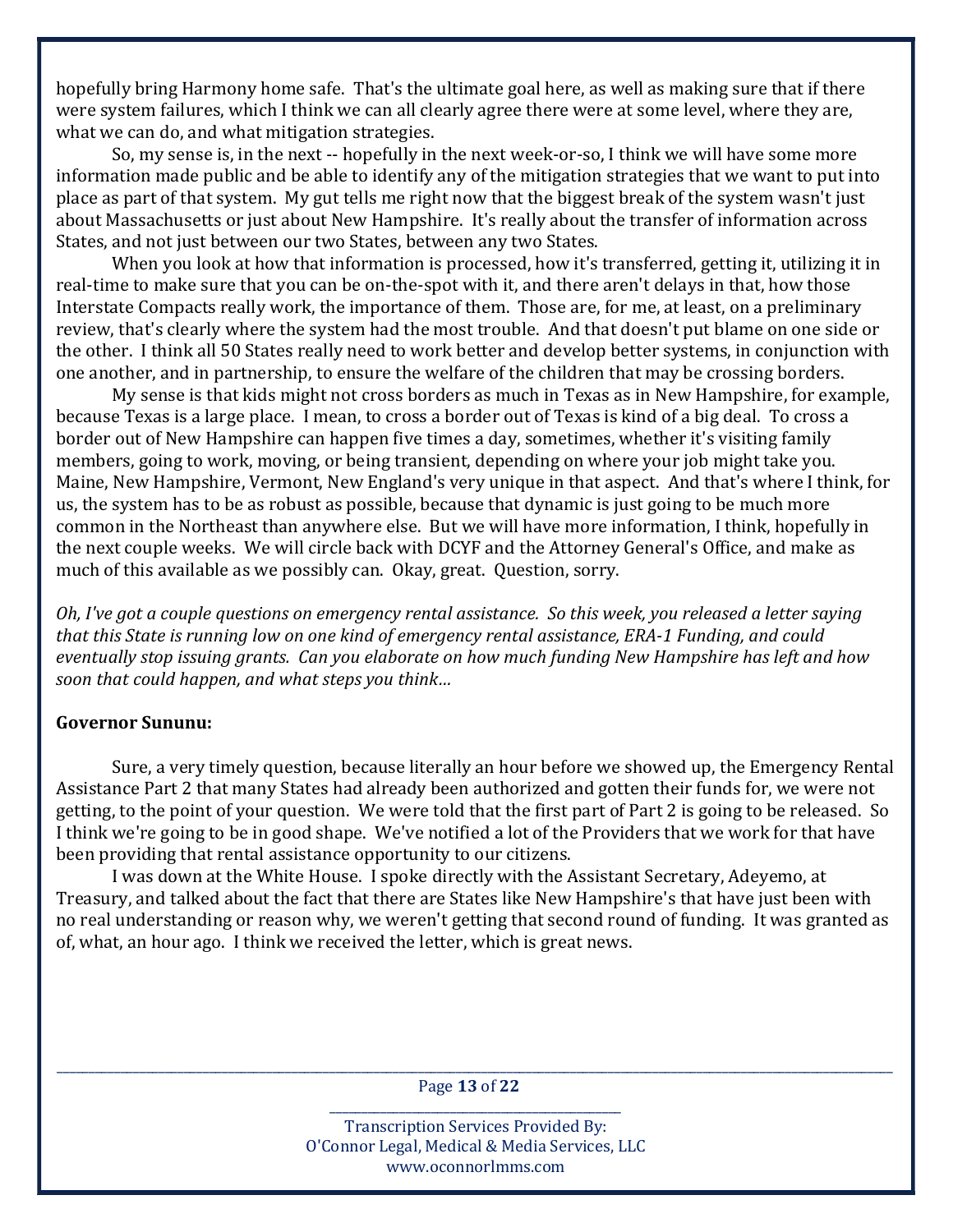And then, there is the ERA-1 Program. And according to the latest data from the Treasury, you've only distributed around 28% of that funding as of November. And do you have a sense of why we're falling behind on getting that funding out the door?

### Governor Sununu:

Yeah, so a couple things. I think that's as of you said November, right?

Um-hmm.

# Governor Sununu:

 So that's a little old. I think over half the dollars have actually gone out the door. Two things: part of it is on the ability to move it out the door. If you remember, there was a really convoluted Federal Application process. That was a mess, and we tried to simplify that as best we could and move them as fast as we could.

 Also, the demand in New Hampshire hasn't been nearly as high here as you might see in places like New York City or Washington, or Chicago. So the dollars aren't going out the door partially because the demand isn't nearly as high, which is a good thing.

 Our economy's incredibly strong. We need more rental housing. I mean, we could have a whole discussion on the need of housing in the State and how that is really one of the number 1 things holding us back, even though we're the fastest-growing State in the Northeast. The housing component is still one of the number 1 challenges we have on some of the ideas.

 We will be talking a little bit more about the housing opportunities next week, a little bit as a precursor to the State of the State, which I'm sure everyone will be watching. It's riveting stuff. I'll try to make it as entertaining as I can.

 But the rental assistance piece isn't as high of a need here as in other parts of the country. So, I don't think it's as much of a why isn't the dollars going out fast enough? We just -- I think the demand just isn't here as much as in other parts. But, our CAP Agencies are the ones really driving that process in conjunction with New Hampshire Housing Finance Authority.

How about the housing -- not the housing crisis, but the unemployment -- or the lack of employment crisis, EB-5 Programs, any Federal Programs, have you had any chance to look into expanding the folks that come to New Hampshire, seasonal workers from other countries that we've had in the past?

# Governor Sununu:

 Yeah, just to be clear, EB-5 is a separate program. That's not a seasonal worker program. EB-5 is -- I got to be honest, not a big fan of it. You're effectively allowing from outside the United States to buy a Green Card.

\_\_\_\_\_\_\_\_\_\_\_\_\_\_\_\_\_\_\_\_\_\_\_\_\_\_\_\_\_\_\_\_\_\_\_\_\_\_\_\_\_\_\_\_\_\_\_\_\_\_\_\_\_\_\_\_\_\_\_\_\_\_\_\_\_\_\_\_\_\_\_\_\_\_\_\_\_\_\_\_\_\_\_\_\_\_\_\_\_\_\_\_\_\_\_\_\_\_\_\_\_\_\_\_\_\_\_\_\_\_\_\_\_\_\_\_\_\_\_\_\_\_\_\_\_\_\_\_\_\_\_\_ Page 14 of 22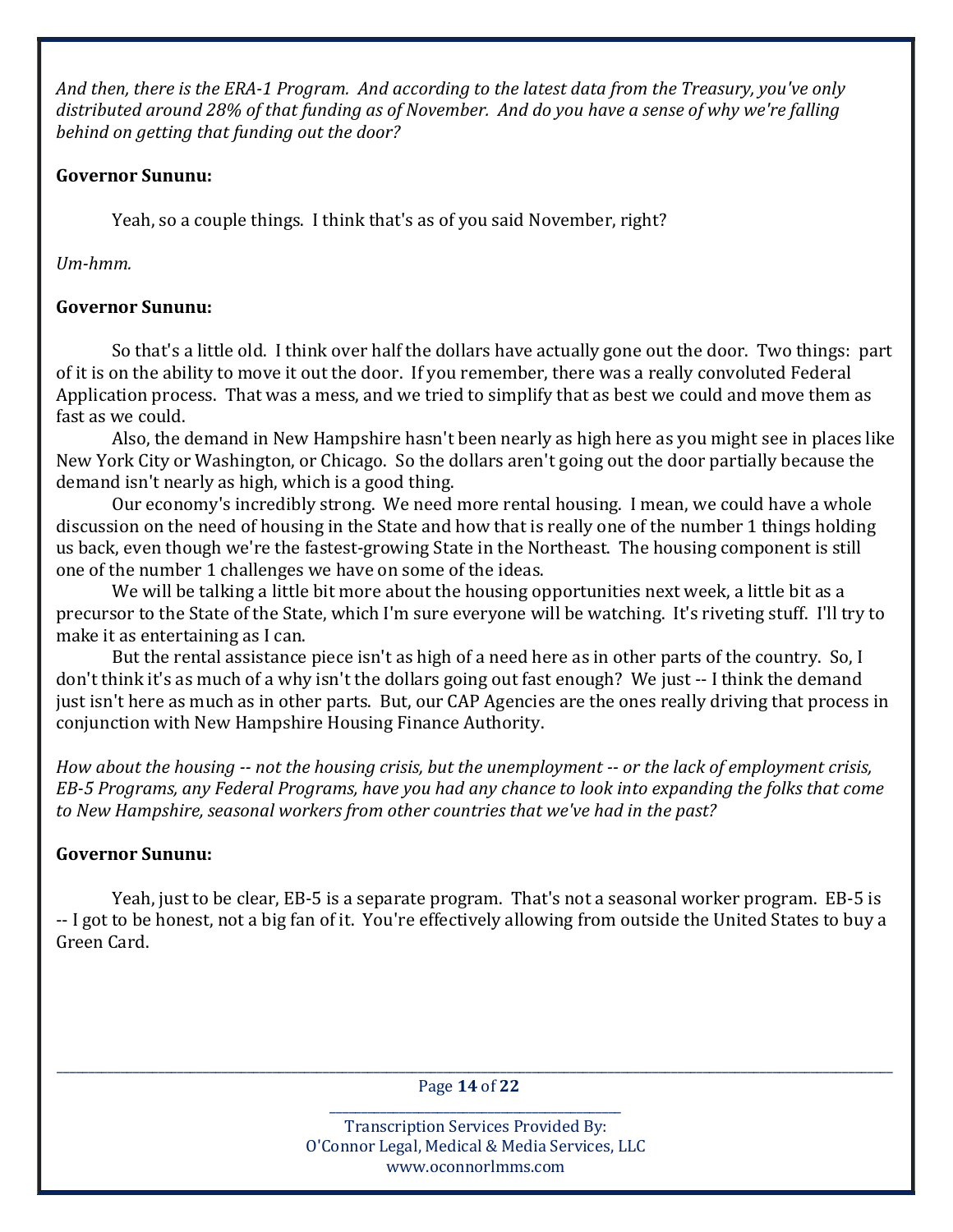Okay.

#### Governor Sununu:

It's a little funky. It's a funky program. So I won't get into that. But the…

It's not an EB program?

### Governor Sununu:

Well, it's the Worker Visa Program, right?

Okay.

### Governor Sununu:

 So, we have pushed very hard both with the previous Administration and with the Biden Administration to open up more Worker Visas, especially Seasonal Worker Visas. Both Administrations have been a bit reluctant to do that but for very different reasons.

 I think I can -- I don't want to speak for the Federal Delegation. But I think I feel very confident that they're completely in conjunction with myself in our need to open that up, especially for a tourism-based economy, like we have.

 Those Visas were drastically scaled back from certain parts of the country or certain parts of the world. And it's just created a problem. It really has. And it's really limited our ability. We need more Seasonal Visas. We're going to push for more Seasonal Visas. There's no reason why the Department of State shouldn't open up more of them. And it's a very important piece.

Was it scaled back because of COVID-19 or from other considerations?

### Governor Sununu:

 No, it was scaled back long before then. Yeah, and I spoke with the previous Secretary of Labor. I've not spoke with the current Secretary of Labor. They're new. I just haven't spoken to them. When we went down to Washington last week, I thought we were going to be able to meet with a lot of the Secretaries, like we usually do. We weren't allowed to do that.

 So we will just keep making the case as much as we can, whether it's picking up the phone, writing letters. But I think everyone across New England wants to see that program vastly opened up in the right way.

And another concern I've been hearing about is the State's Contract with Vail to operate Sunapee. There was a lot of concerns this past weekend that have been exacerbated perhaps because of lack of labor or icing, or other issues that you're familiar with, with Waterville. Have you been hearing about that? And what leverage does the State have in that lease situation to improve it for the people who use that mountain?

\_\_\_\_\_\_\_\_\_\_\_\_\_\_\_\_\_\_\_\_\_\_\_\_\_\_\_\_\_\_\_\_\_\_\_\_\_\_\_\_\_\_\_\_\_\_\_\_\_\_\_\_\_\_\_\_\_\_\_\_\_\_\_\_\_\_\_\_\_\_\_\_\_\_\_\_\_\_\_\_\_\_\_\_\_\_\_\_\_\_\_\_\_\_\_\_\_\_\_\_\_\_\_\_\_\_\_\_\_\_\_\_\_\_\_\_\_\_\_\_\_\_\_\_\_\_\_\_\_\_\_\_ Page 15 of 22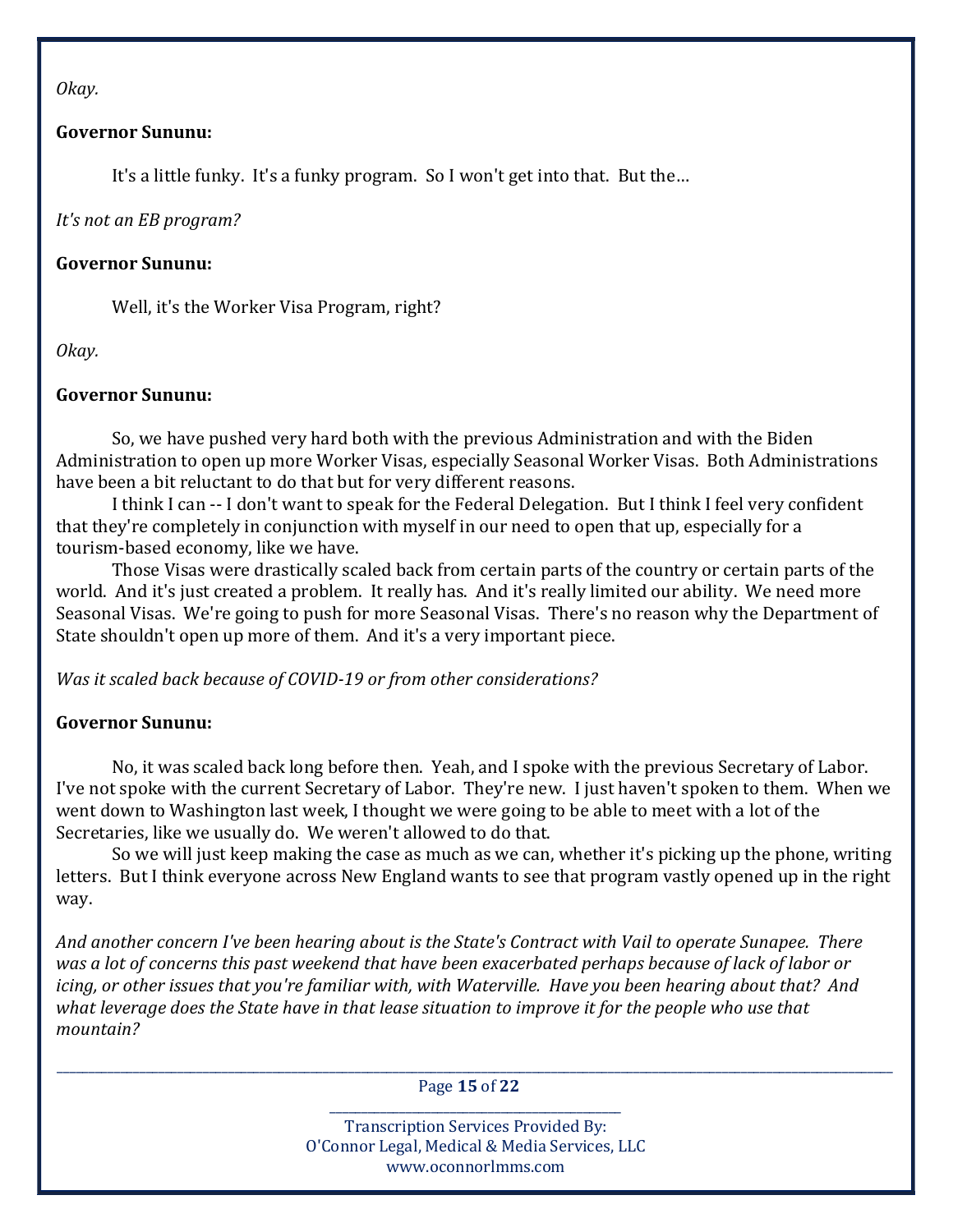#### Governor Sununu:

 So, yes, I've heard very much a lot of very upset customers with not just Vail. I don't want to pin it just on them. But certain passes that have been massively sold, and there's an argument to be made that they were oversold, creating these huge long lines, creating a very poor customer experience. And it's something that we're paying attention to.

 Now, I can't tell Vail you can't sell this number of passes, I don't think. But what we can do is try to work with them to create a better customer experience. It wasn't just about icing. I think anytime there's good whether over the past month-or-two, there's been long lines coming all the way out, especially around Sunapee and some of the other areas, as well, the traffic jams and all of that sort of thing. And it gets compounded when you have icing.

 It gets compounded when you -- if you have a labor shortage. I'm not sure how they're dealing with the labor over there off the top of my head. But I will just say that we've heard a lot of the same concerns over the customer experience. We're going to keep working with them to hopefully provide a better experience. And they have a Contract with the State and went through the Executive Council, went through a very open process. There was a lot of feedback and push-and-pull over those negotiations a couple years ago. But they have to keep up. I don't know a better way to say it. You got to keep up with the expectations of the customer. And right now, those demands are not being met.

Governor, you mentioned, I think it was earlier today, the Administrative Services Commissioner put out a new Report about revenue.

#### Governor Sununu:

Oh, I'm sorry.

Now, it looks like we're swimming in surplus right now. And I know it's not a budget year. But have you given thought to directing the Legislature, here's how I'd like to spend what we should spend, and the rest of it, we shouldn't spend it?

#### Governor Sununu:

Yeah, yes.

Or are you going to deal with everything on a Bill-by-Bill basis?

#### Governor Sununu:

 No, it's a great question. So the Commissioner of Revenue did put out a Report showing that we're likely going to end up, even with all the tax cuts that we've done, all the opportunity we've created in cutting taxes, we're going to have five, six, seven times as much surplus revenue in our State coffers than we've ever had. And that's because businesses are coming into the State so aggressively. They're growing here so aggressively. We're the only State in the Northeast that has population growth right now.

\_\_\_\_\_\_\_\_\_\_\_\_\_\_\_\_\_\_\_\_\_\_\_\_\_\_\_\_\_\_\_\_\_\_\_\_\_\_\_\_\_\_\_\_\_\_\_\_\_\_\_\_\_\_\_\_\_\_\_\_\_\_\_\_\_\_\_\_\_\_\_\_\_\_\_\_\_\_\_\_\_\_\_\_\_\_\_\_\_\_\_\_\_\_\_\_\_\_\_\_\_\_\_\_\_\_\_\_\_\_\_\_\_\_\_\_\_\_\_\_\_\_\_\_\_\_\_\_\_\_\_\_ Page 16 of 22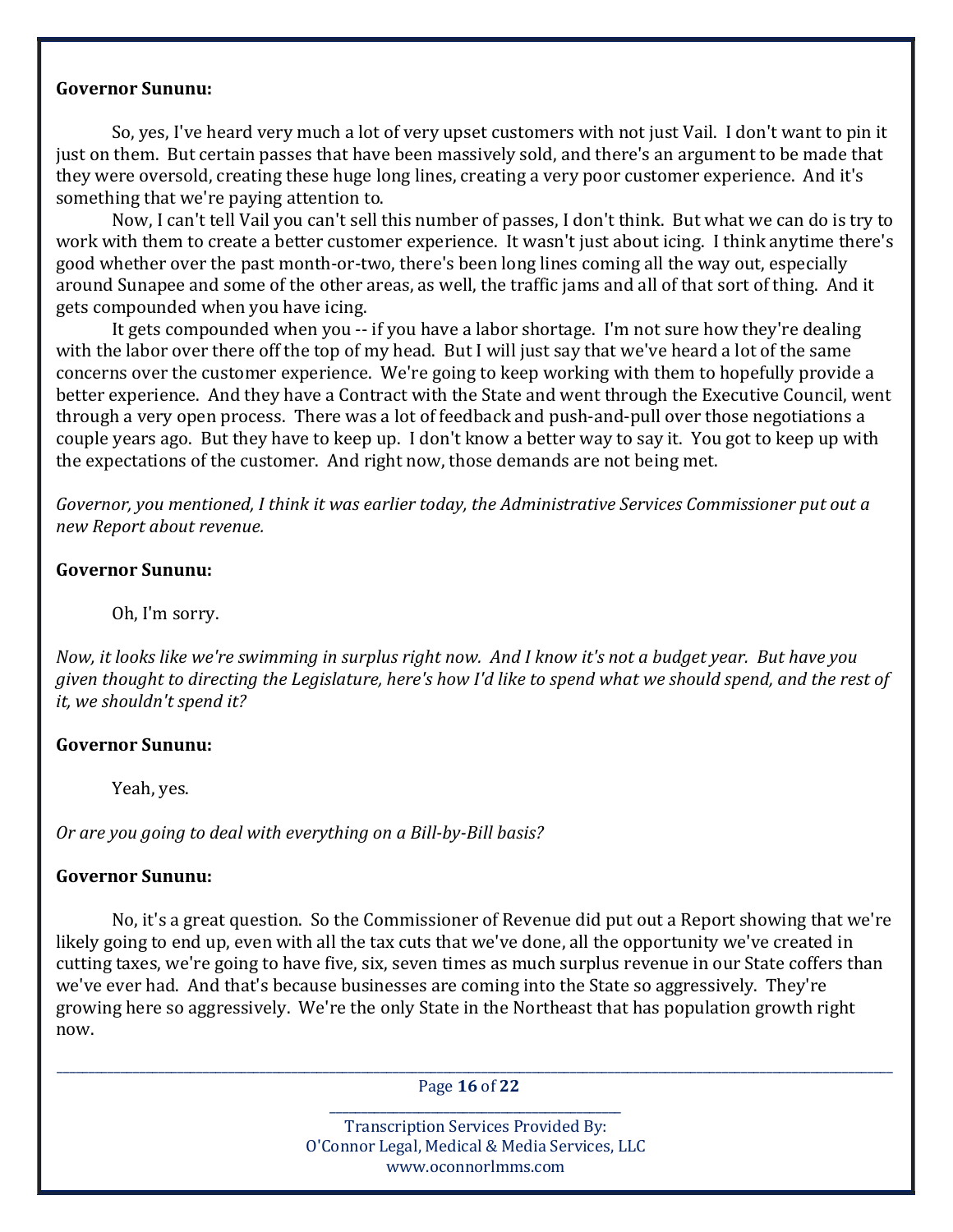So it all plays into the hand of a model that really does work. Cut taxes, get regulation out of business' way, and the opportunity gets created at the State level to fund the programs that you need and keep things moving forward, while not overburdening your citizens, whether it's the dollars we're sending back in property tax relief. We sent \$100 million back to the citizens of the State for property tax relief last year. I think we could do it again.

 We're making a lot of one-time investments with the ARPA dollars, working with the Fiscal Committee and the Legislature. There's some things that can be done with ARPA dollars, some things that can't be. So, the State will have a lot of opportunity for one-time investments, because this is really one-time money. You can't necessarily count on it long-term.

 But all the programs that we have are being funded the way they should be, which is great news. Nothing has to be cut back. This one-time money can go to one-time investments for the State. Those are very flexible General Fund dollars. And I am actually already in the process.

 I meet with the folks on the Fiscal Committee every week -- every other week to talk about ARPA dollars, to talk about the budget and other things, infrastructure money. And now, we will kind of add this into the mix in terms of their ideas in terms of how they think it should be spent.

 I think there's an opportunity to make some investments right now. Normally, we wait until the budget year to spend our surplus. But there's so much of it right now. And if there's a need, I say go after it. I mean, the dollars are clearly there.

 I think we're going to end up somewhere in the ballpark of \$250 million to \$300 million surplus by the end of next year the way it looks. I tend -- that's pretty conservative, actually. I mean, it could even be more than that. But I think that's a good general ballpark of where we will be. And if we end up with more dollars than that, great. That would be wonderful. That's just more opportunity for the State.

 But I think that's a conservative place to be. And we will be working with the Legislature to help make some of those investments. But those are one-time investments. Those aren't dollars to grow Government and bigger programs, per se. They'll have that opportunity in the next budget cycle, looking at the projections going forward to decide how we want to spend those dollars on more long-term, programmatic investments.

Governor, do you have a ballpark on where you think hospitalizations will end up in a couple months, where we should expect a baseline for COVID?

# Governor Sununu:

 Yeah, what Dr. Chan said. Yeah. No, I don't know. I mean, look. What was our low point, maybe 25 per day, something like that? That was about our low point before. You don't know, because you don't know where the next variant might end up, if there's another variant.

 I mean, hopefully it ends up at zero, frankly. I mean, that's where we want it to be. But, 25, 50 a day, something like that. But that's completely random -- a completely random guess. As Dr. Chan said, so many variables can go into what that is.

 But those would be great numbers, because those are manageable numbers, right, without overtaxing the system too much. And someone asked me, are you getting ready for next year's winter surge? Yeah, absolutely. I hope we never see it. It never sees the light of day. But taking what we've done this year, what we already have in place, where we're able to find flexibilities, what worked, what

\_\_\_\_\_\_\_\_\_\_\_\_\_\_\_\_\_\_\_\_\_\_\_\_\_\_\_\_\_\_\_\_\_\_\_\_\_\_\_\_\_\_\_\_\_\_\_\_\_\_\_\_\_\_\_\_\_\_\_\_\_\_\_\_\_\_\_\_\_\_\_\_\_\_\_\_\_\_\_\_\_\_\_\_\_\_\_\_\_\_\_\_\_\_\_\_\_\_\_\_\_\_\_\_\_\_\_\_\_\_\_\_\_\_\_\_\_\_\_\_\_\_\_\_\_\_\_\_\_\_\_\_ Page 17 of 22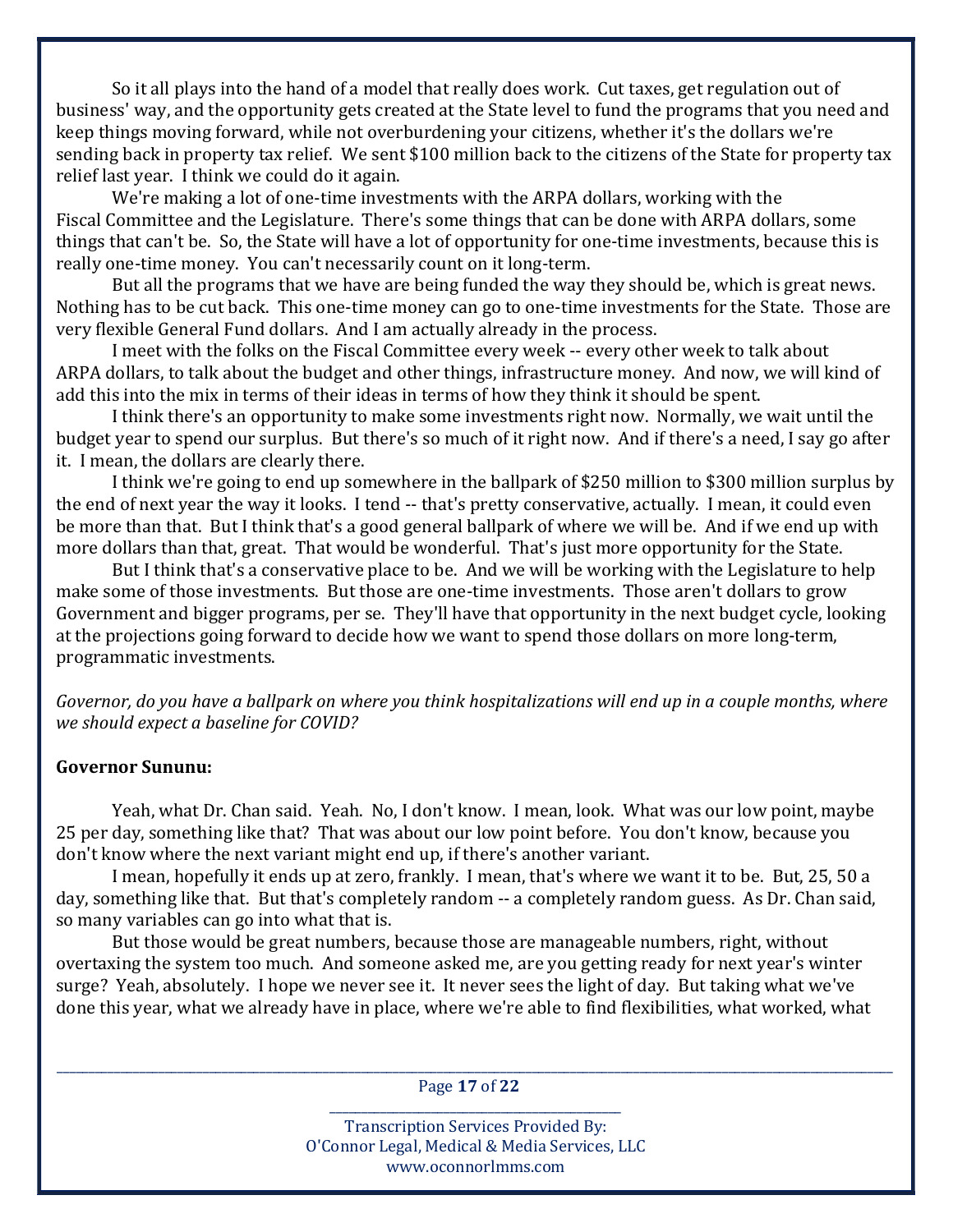didn't, we're already writing the playbook for a year ahead, so we can be prepared, because, again, if it comes, it's going to come. We just need to be ready for it with the flexibilities.

One more question on that rental assistance?

# Governor Sununu:

Sure.

The Treasury said that States who aren't using their emergency rental funding efficiently could risk losing it. Is that something that you're concerned about at all? And if so, do you think that…

# Governor Sununu:

 No, I don't think so. I mean, what I'll do is we will get you a more accurate number. I think we do have some accurate, more up-to-date numbers, so you can see exactly how much we've spent. But I don't get the sense that we've spent drastically a lower number than average, let's say.

 So, no. Look, I want the flexibility to use those dollars to invest in housing, in actual bricks-and-mortar multifamily housing for workers. Rental assistance is not our top need. It's a need for certain individuals, and it's there. That's great. But it is not our top need, in terms of housing.

 You want to deal with housing. You want to deal with the ability to keep people in their homes and all of that. There's other ways to do it. And I think that's the flexibility I was hoping to get out of the Federal Government with the ERA money and especially Round 2 of the dollars.

 They're not going to allow that. We may have an ability to create some more opportunities like that with ARPA money, because we are getting a little more flexibility with ARPA dollars. So that could be there.

 But, no, sorry, to go back to the core of your question, I don't think we're really -- I was concerned up until today that they may not send the dollars. But at least the first phase of the dollars have come through. And if not, we will keep working, whether it's with Senators Hassan and Shaheen, or our Congressional Delegation, to hopefully put pressure on the Treasury to keep the dollars available. They were allocated to the State. They should keep coming to the State.

And this may be out-of-date. My notes on this are kind of discombobulated. But in terms of getting money out, the food assistance, food pantries, was hearing anecdotally that there may be some difficulty getting that money out. Is that still an issue, or has that been a problem trying to…

# Governor Sununu:

 Not that I've heard; we kind of repurpose. We gave a lot of money to the New Hampshire Food Bank last year. Some of those dollars actually came back to us, because they did so well. We repurposed them out to all the 400-plus food pantries. That program was authorized I want to say six weeks ago, couple months ago. I haven't heard that there's any issues there. But we can look into it, see if it is.

\_\_\_\_\_\_\_\_\_\_\_\_\_\_\_\_\_\_\_\_\_\_\_\_\_\_\_\_\_\_\_\_\_\_\_\_\_\_\_\_\_\_\_\_\_\_\_\_\_\_\_\_\_\_\_\_\_\_\_\_\_\_\_\_\_\_\_\_\_\_\_\_\_\_\_\_\_\_\_\_\_\_\_\_\_\_\_\_\_\_\_\_\_\_\_\_\_\_\_\_\_\_\_\_\_\_\_\_\_\_\_\_\_\_\_\_\_\_\_\_\_\_\_\_\_\_\_\_\_\_\_\_ Page 18 of 22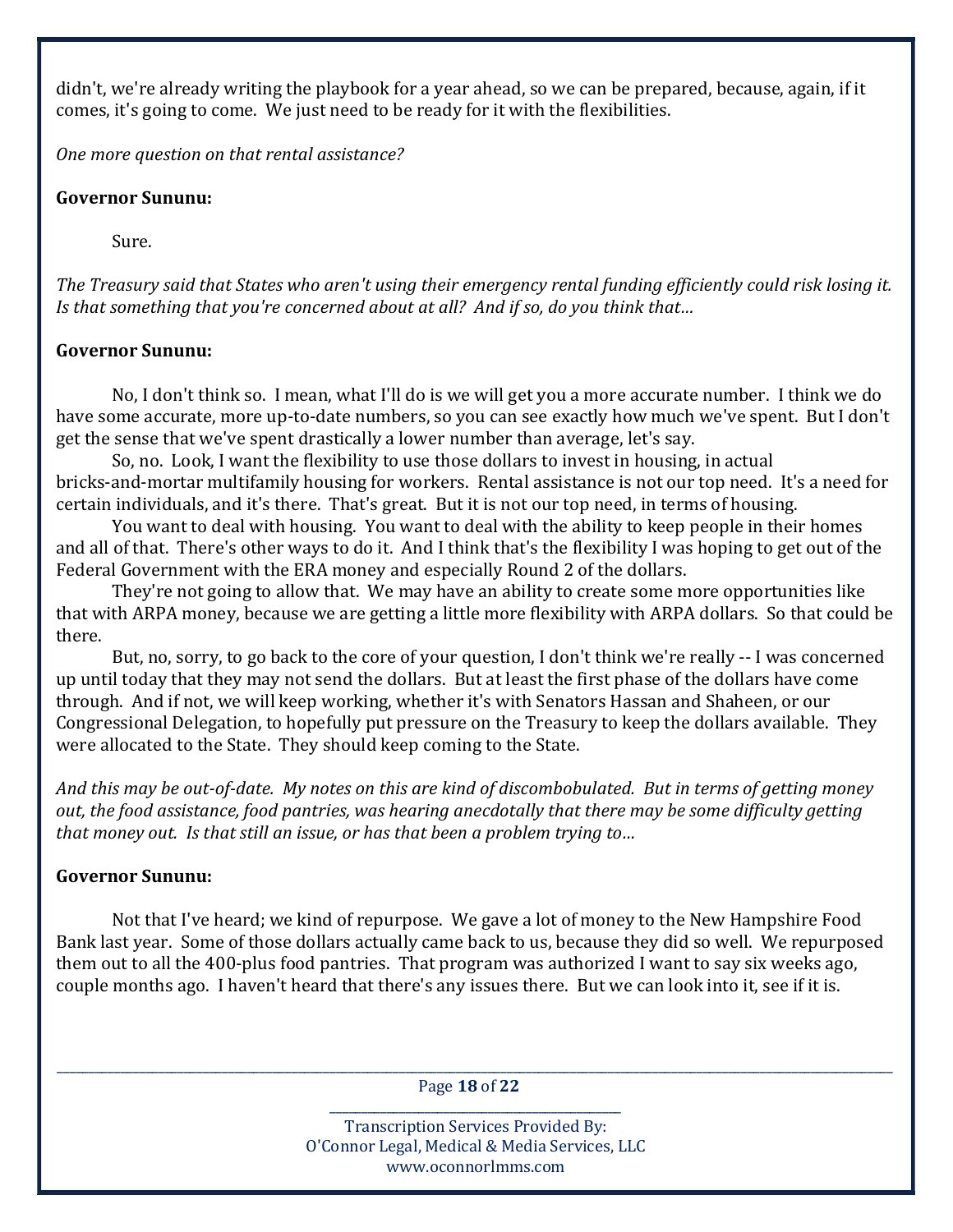I mean, we're just trying to get the dollars resent back out. I told them, don't send us the money. Get it back out, but we were the best vehicle to push it back out at a more localized level. So we did. Yeah. But I'll check to see where we are on that whole process.

Can you share your thoughts about what Corey Lewandowski said last week about President Trump, tasking him finding a Primary Challenger for you?

#### Governor Sununu:

 I haven't paid attention to that. That's political theatrics. I'm busy running the State. I really haven't paid attention at all.

Can you tell us a little bit about your trip, then? Where'd you go last week and what'd you do? What'd you learn?

### Governor Sununu:

 Yeah, so it was good. So, to be careful about it and really open about it, we had the National Governor's Association Conference down in Washington, D.C. We're down in D.C., met with other Governors. We actually were able to spend a little time with the President and the Vice President, not a ton, but at least a little time there. But it was mostly about working with other Governors. And then, I think you're speaking to the Cabo Verde trip.

 So the Republic of Cabo Verde is a small island country off the coast of Africa, part of the Continent of Africa, very Democratic country. They have a new President. So we went over to meet the President. But the reason Cabo Verde is so important is that New Hampshire's National Guard was selected, out of many, many different States that kind of applied, if you will, for the partnership, to be a partner with the Military of Cabo Verde.

 It is very much in the United States' interests to have a strong partnership there. These partnership programs that pretty much every State has with another country, there's maybe 80 or 90 of them that exist right now. We already have one with El Salvador. We have a partnership with El Salvador.

 New Hampshire was chosen to kind of lead the charge, to be the Representative of the United States of America in terms of protecting American interests, working with their Military, and with that also comes the opportunity of better business relations, investment relations, all of that. So Taylor Caswell, our Commissioner of Business and Economic Affairs, came over with us, as well, along with General Mikolaities and Members of the National Guard, to formally sign the Agreement and create the personal relationships, to build on those relationships.

 This isn't a short-term thing. This is something that will likely last potentially decades. And the fact that New Hampshire was selected out of all the different States that applied for this partnership, it's an honor. But it's also a responsibility. There is a strategic need for the United States to be there. And New Hampshire's the State chosen to lead the charge. So I think it's a great opportunity for us. I really do.

 The Continent of Africa can have its challenges with lack of Democratic Governments and all of that. But the Republic of Cabo Verde, it's on the lower-income scale, to be sure. Doesn't have all the

\_\_\_\_\_\_\_\_\_\_\_\_\_\_\_\_\_\_\_\_\_\_\_\_\_\_\_\_\_\_\_\_\_\_\_\_\_\_\_\_\_\_\_\_\_\_\_\_\_\_\_\_\_\_\_\_\_\_\_\_\_\_\_\_\_\_\_\_\_\_\_\_\_\_\_\_\_\_\_\_\_\_\_\_\_\_\_\_\_\_\_\_\_\_\_\_\_\_\_\_\_\_\_\_\_\_\_\_\_\_\_\_\_\_\_\_\_\_\_\_\_\_\_\_\_\_\_\_\_\_\_\_ Page 19 of 22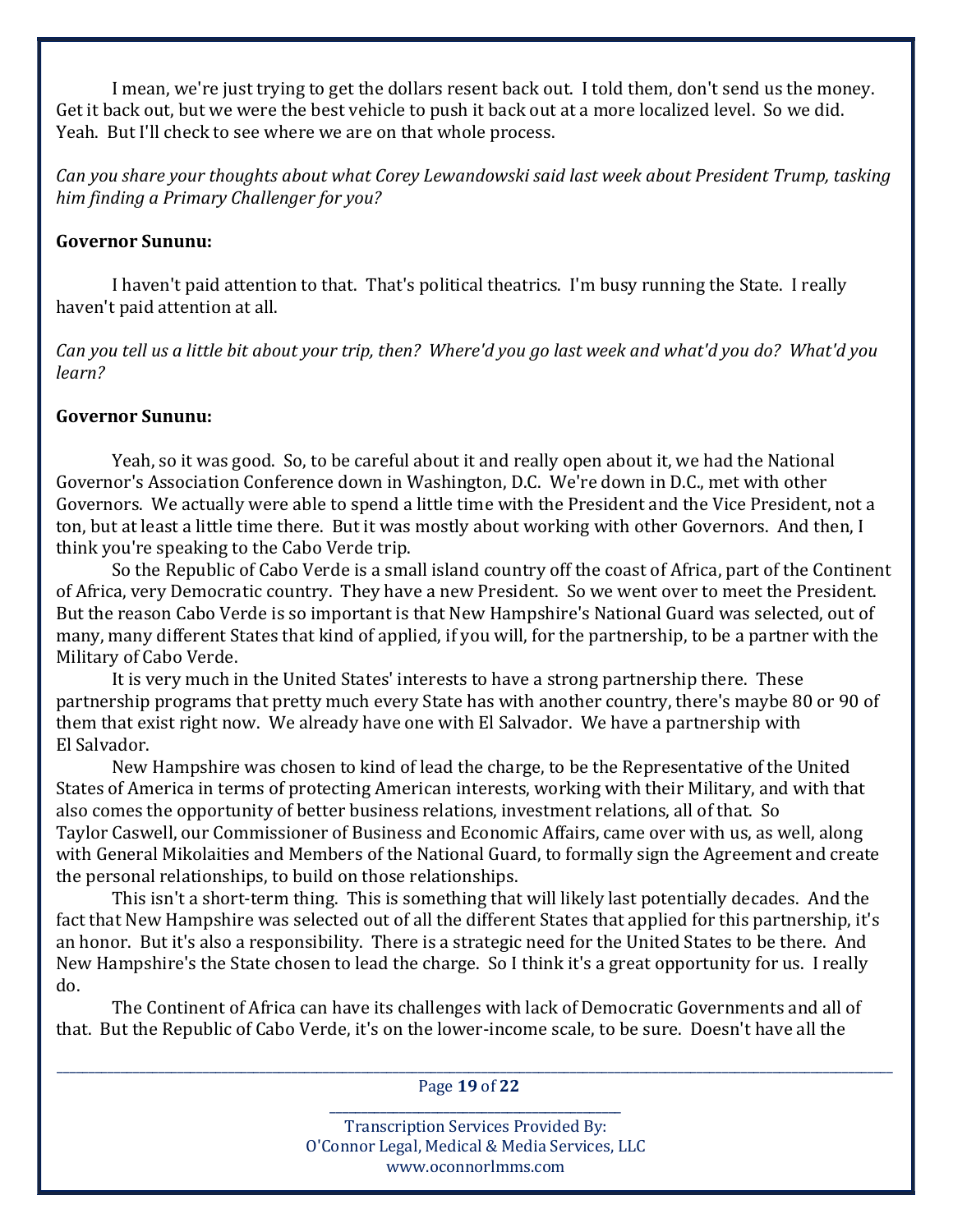economic opportunities that they are probably hoping for, but the Government, it's Democratic, very upstanding. I think it's going to be a great partnership for us, both from a business aspect, as well as the Military partnership that's required.

Governor, we're hearing that some towns may be having some difficulty in getting broadband expansion, because some Internet Service Providers are saying that broadband already exists. Are you hearing that? Is that anything that's on your radar?

#### Governor Sununu:

 The broadband opportunities are very much on my radar. So, if I can take a half-a-step back, we were one of the only States in the country that did broadband expansion with our CARES Act Funds the first time around. The timeline was very short. But because New Hampshire's very nimble State, we were able to move very quickly and provide thousands of people with broadband expansion.

 Then, we had to create that model, if you will, to how to make those investments happen very quickly, partnership with the towns and the Providers, themselves, to make it move forward. Because we kind of went through the really turmoil and the struggle to get that done, and it was done very, very well, we, unlike most States in the country, have a model we can lean right into with additional broadband dollars from ARPA and now the Infrastructure Fund, potentially north of \$200 million, if you add both those pots of money together.

 We had a sense this was coming. So we had all the Providers prepare for it even faster than, again, than most other States. We're way ahead of the game. There's no doubt New Hampshire leads 49 other States when it comes to the ability to invest our ARPA dollars for broadband expansion.

 Part of that is an application process with the town, right? The town has to basically want it, because we have to work with the towns to actually install it. We have all the Providers onboard, to be sure. And now, there's a mapping process that really starts the program that says, okay, these towns have this amount of broadband. This town has that speed, and this town has nothing, or whatever it might be. These guys are -- I don't know if people are still on dial-up, but they're basically on DSL. There's a lot of folks still out there. And because of the rural nature of a lot of parts of our State, there's a lot of challenges there, to be sure.

 I've -- I feel very confident in saying that we're moving very aggressively to deal with all those issues. I haven't heard of the exact issue that you just brought up that people are saying, I need broadband. Well, you already have broadband. I haven't heard that, per se.

 But I know, as part of the first phase the Federal Government requires, which is the mapping process, we will be able to, I think, pinpoint a lot of those issues in those areas. Where do you put the nodes? Where do you expand those nodes?

 There's a lot of dollars that have to go into what we call the last mile. Sometimes it's like the quarter-mile, half-mile driveway, sometimes that folks might have to actually make that connection. But you can't ignore the mid-mile, which is a very different type of system, where you have a lot of the branches.

 So, working very, very closely with all the Providers and all the towns. Department of Business and Economic Affairs is really leading the charge. They've taken over the application process. And they're being very aggressive about it. We have folks that that's their only job is to work with towns, get them to apply, sign up, and move forward, and actually get in the queue, if you will, so that, when the

\_\_\_\_\_\_\_\_\_\_\_\_\_\_\_\_\_\_\_\_\_\_\_\_\_\_\_\_\_\_\_\_\_\_\_\_\_\_\_\_\_\_\_\_\_\_\_\_\_\_\_\_\_\_\_\_\_\_\_\_\_\_\_\_\_\_\_\_\_\_\_\_\_\_\_\_\_\_\_\_\_\_\_\_\_\_\_\_\_\_\_\_\_\_\_\_\_\_\_\_\_\_\_\_\_\_\_\_\_\_\_\_\_\_\_\_\_\_\_\_\_\_\_\_\_\_\_\_\_\_\_\_ Page 20 of 22 \_\_\_\_\_\_\_\_\_\_\_\_\_\_\_\_\_\_\_\_\_\_\_\_\_\_\_\_\_\_\_\_\_\_\_\_\_\_\_\_\_\_\_\_\_\_

> Transcription Services Provided By: O'Connor Legal, Medical & Media Services, LLC www.oconnorlmms.com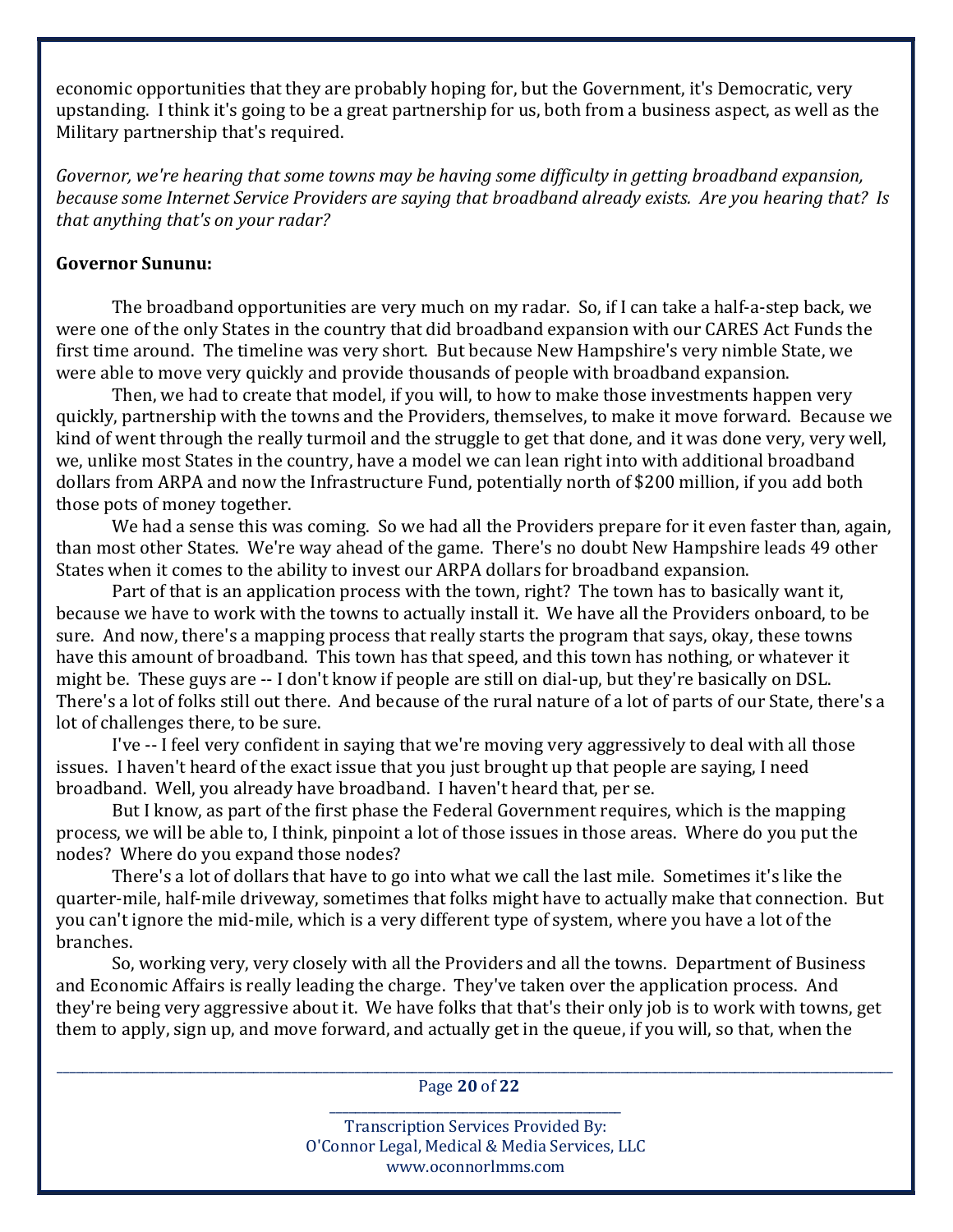dollars become available, we're closing the deal on this stuff. And preliminarily, we look like we feel very confident we're going to get pretty much everybody covered with broadband in this State faster than anybody, pretty exciting, actually. But if there's specifics, I'm happy to look into if there's any complaints or anything like that. I haven't heard it at my level but doesn't mean they're not out there.

Just one more question, Dr. Chan, for you on the tracking. We know community transmission rates have been a key metric in what the CDC's (inaudible) for schools. With both changes to case tracking and just like more transmissible variants, like Omicron, how are you thinking about the future of a metric like that for things like masking in schools?

### Dr. Chan:

 Yeah, so good question about community transmission metrics. And it's being discussed how those community transmission metrics might need to change. I think they will need to change. They will change.

 Test-positivity's probably going to go away. And I think, as we've talked about before at this press conference, there's going to be more focus on severity of disease potentially. So, what that exactly is going to look like I think remains a little bit uncertain.

 But what I can say is, even based on the current metrics, we still have a substantial level of COVID-19 in our communities, just based on the incidence of new disease, or the number of new infections identified per day. So COVID-19 is still out there. It's still circulating. And there's still risk in our communities. And would go back again that, regardless of what the level of community transmission is now, or might be in the coming weeks, we expect COVID-19 to continue to circulate. And it's important for people to take the step of getting vaccinated, getting a booster dose to minimize their risk of hospitalization or dying from COVID-19.

Just one more, sorry, school masking question. I think we've heard this concern maybe from parents, Guidance Counselors, even some Doctors about the impacts of masking on learning and especially for the young kids may not be able to read facial cues.

# Dr. Chan:

Yeah.

Where is kind of the science behind that that you might look like? And how should schools be thinking about some of those concerns, as we've had kids mask for a long time?

# Dr. Chan:

 Yeah, so as with everything we've done throughout this pandemic, it's a balance, right? We try and balance COVID-19 prevention or COVID-19 mitigation with the other important societal functions and considerations, whether that's somebody's physical health, mental health, ability to seek healthcare, or ability to earn an income. And so, with -- as with most things, there's a balance that we try and strike. And I think in New Hampshire, we've always attempted to have that balance.

\_\_\_\_\_\_\_\_\_\_\_\_\_\_\_\_\_\_\_\_\_\_\_\_\_\_\_\_\_\_\_\_\_\_\_\_\_\_\_\_\_\_\_\_\_\_\_\_\_\_\_\_\_\_\_\_\_\_\_\_\_\_\_\_\_\_\_\_\_\_\_\_\_\_\_\_\_\_\_\_\_\_\_\_\_\_\_\_\_\_\_\_\_\_\_\_\_\_\_\_\_\_\_\_\_\_\_\_\_\_\_\_\_\_\_\_\_\_\_\_\_\_\_\_\_\_\_\_\_\_\_\_ Page 21 of 22